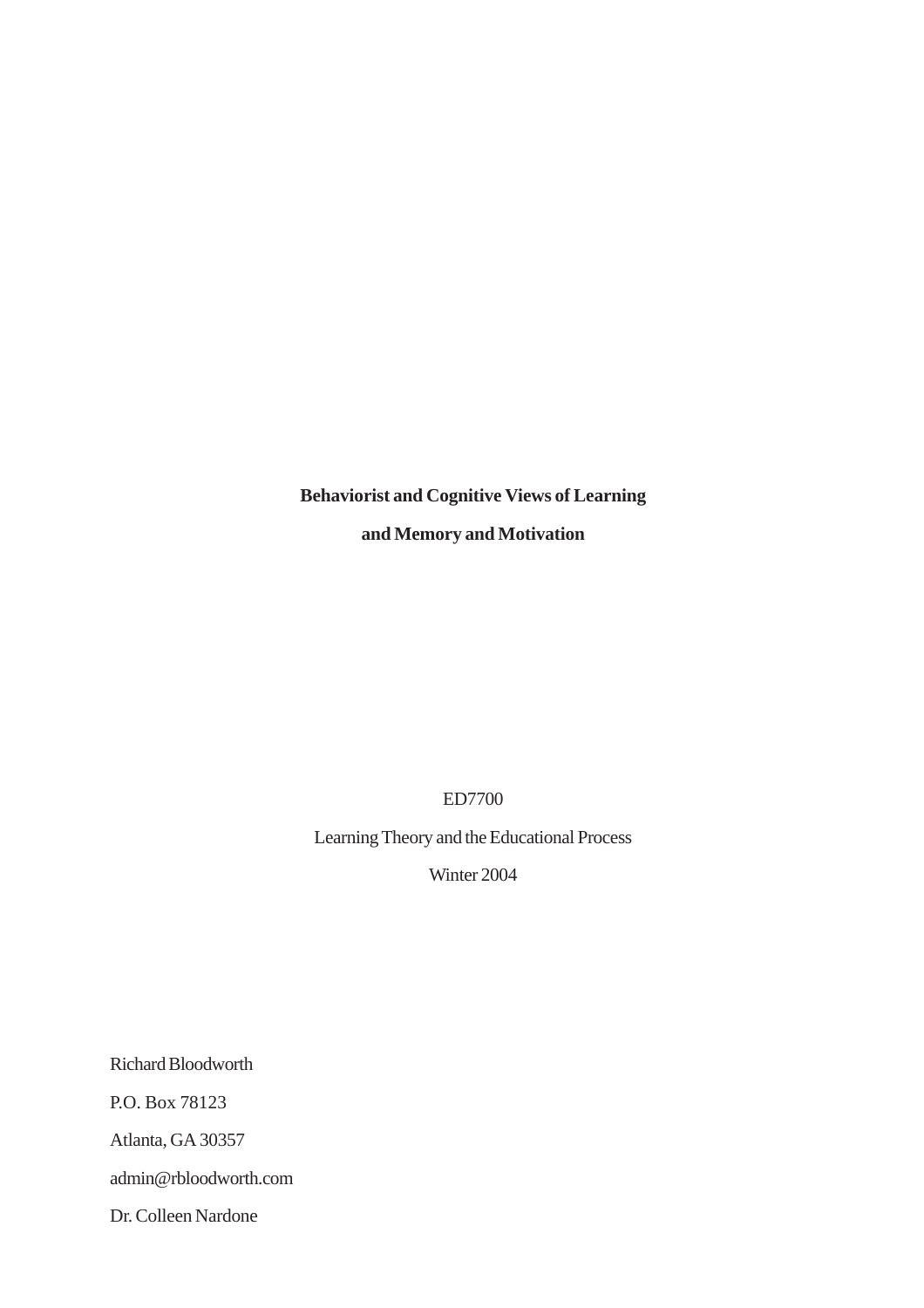# **Contents**

| <b>Abstract</b>                      |    |
|--------------------------------------|----|
| <b>Behaviorist Views of Learning</b> | 4  |
| <b>Cognitive Views of Learning</b>   | 11 |
| <b>Memory and Motivation</b>         | 16 |
| <b>Conclusion</b>                    | 22 |
| <b>Bibliography</b>                  | 23 |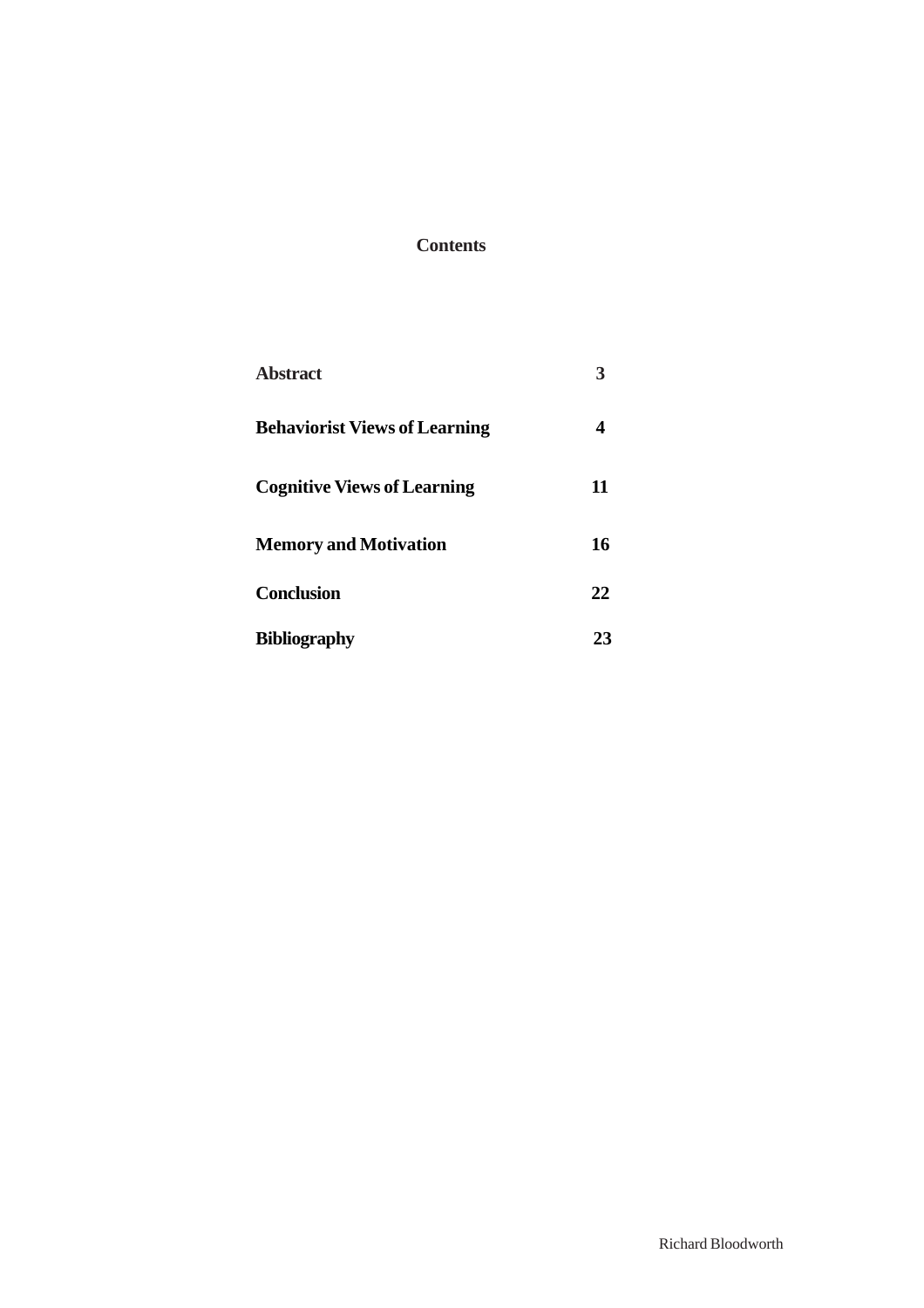## **Abstract:**

This paper discusses some behaviorist and cognitive views of learning and the concepts of memory and motivation as related to human learning. The concepts are discussed theoretically in general and then specific examples are given as to the implementation of the theories especially in the field of language learning and in particular to the field of English as a foreign language, a field in which I have been involved teaching for the past several years.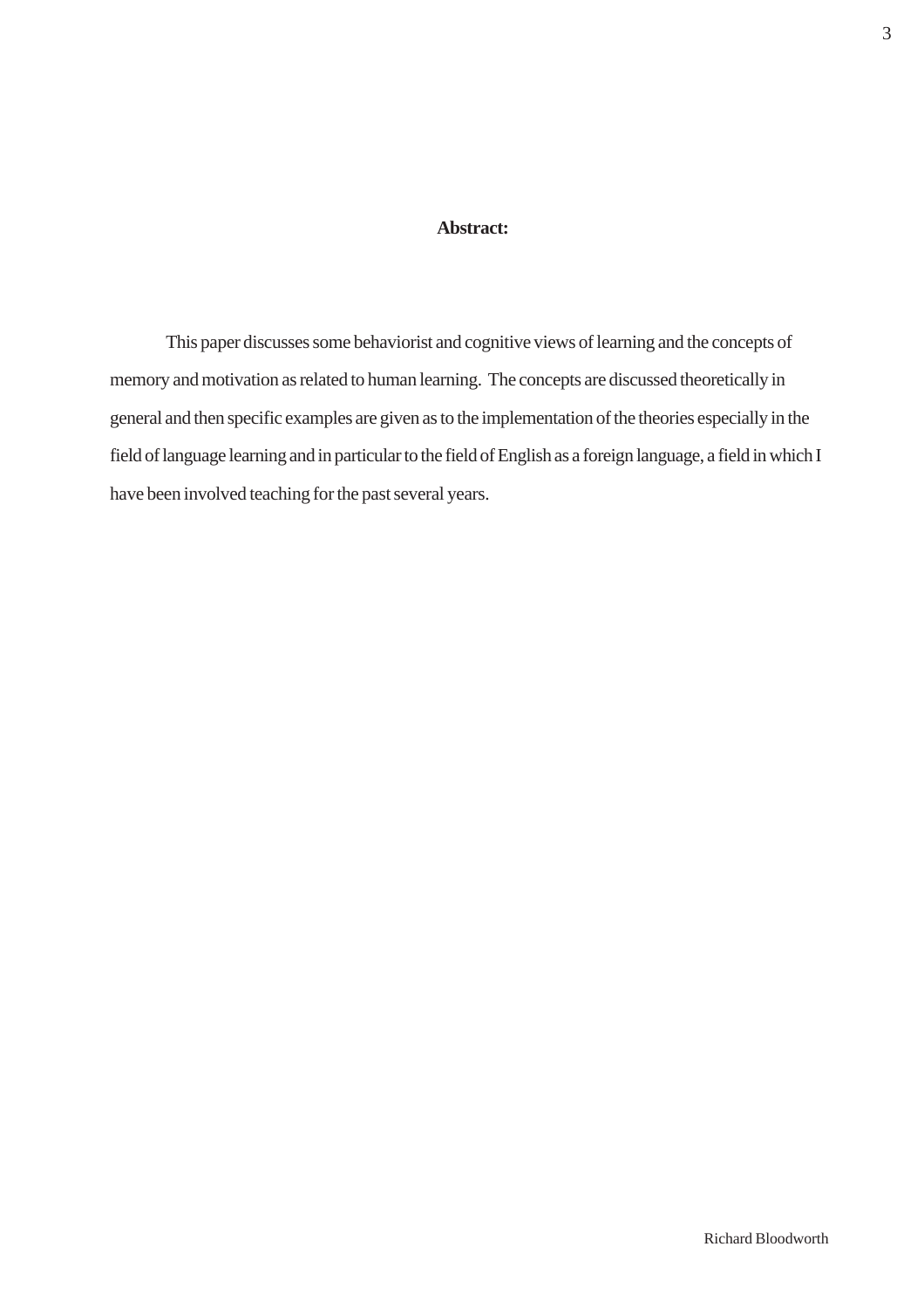### **Behaviorist Views of Learning:**

from the Merriam-Webster Dictionary (2003):

**behaviorism:** a school of psychology that takes the objective evidence of behavior (as measured responses to stimuli) as the only concern of its research and the only basis of its theory without reference to conscious experience.

As behaviorists have demonstrated equipotentiality in relation to human and animal learning, experiments concerning learning processes done on animals often can be applied to human behavior and learning. In classical conditioning (which is involuntary and elicited by a stimulus and which occurs when two stimuli are paired), such as the well known example of Pavlov's salivating dogs, when neutral, conditioned, and unconditioned stimuli are presented to animals they respond with no, conditioned, or unconditioned responses respectively. According to the concept of equipotentiality, humans also respond in a similar way. So using these principles learned in experiments with animals and as applied to learning and education, students can be rewarded directly through signal learning which is the eliciting of a response such as is the result of the introduction of aversive or rewarding positive or negative stimuli.. In the academic realm, other signal responses can include the positive desire for success. Classical conditioning includes the concept of extinction (reversion to an original condition after a positive or negative stimulus is eliminated), spontaneous recovery (a reappearance of a dormant response such as remembering forgotten words or concepts), stimulus generation (generalizing to other situations applying language learning to real life situations or mathematical principles to solve actual problems presented by reality), stimulus discrimination (response to some stimuli but not to others when different effects are discovered such as learning what words and concepts are important and useful to learn), and higherorder conditioning (when a different stimulus with the same result is substituted for the original stimulus such as different rewards in different games are offered). Habit (routine and repetition such as following the same schedule everyday in the language classes or the same verbal or language patterns), contiguity theory (the proximity and logistics of the stimulus and response), inhibiting factors (punishment and fear of failure), and one-trial learning are also employed as aspects of classical conditioning.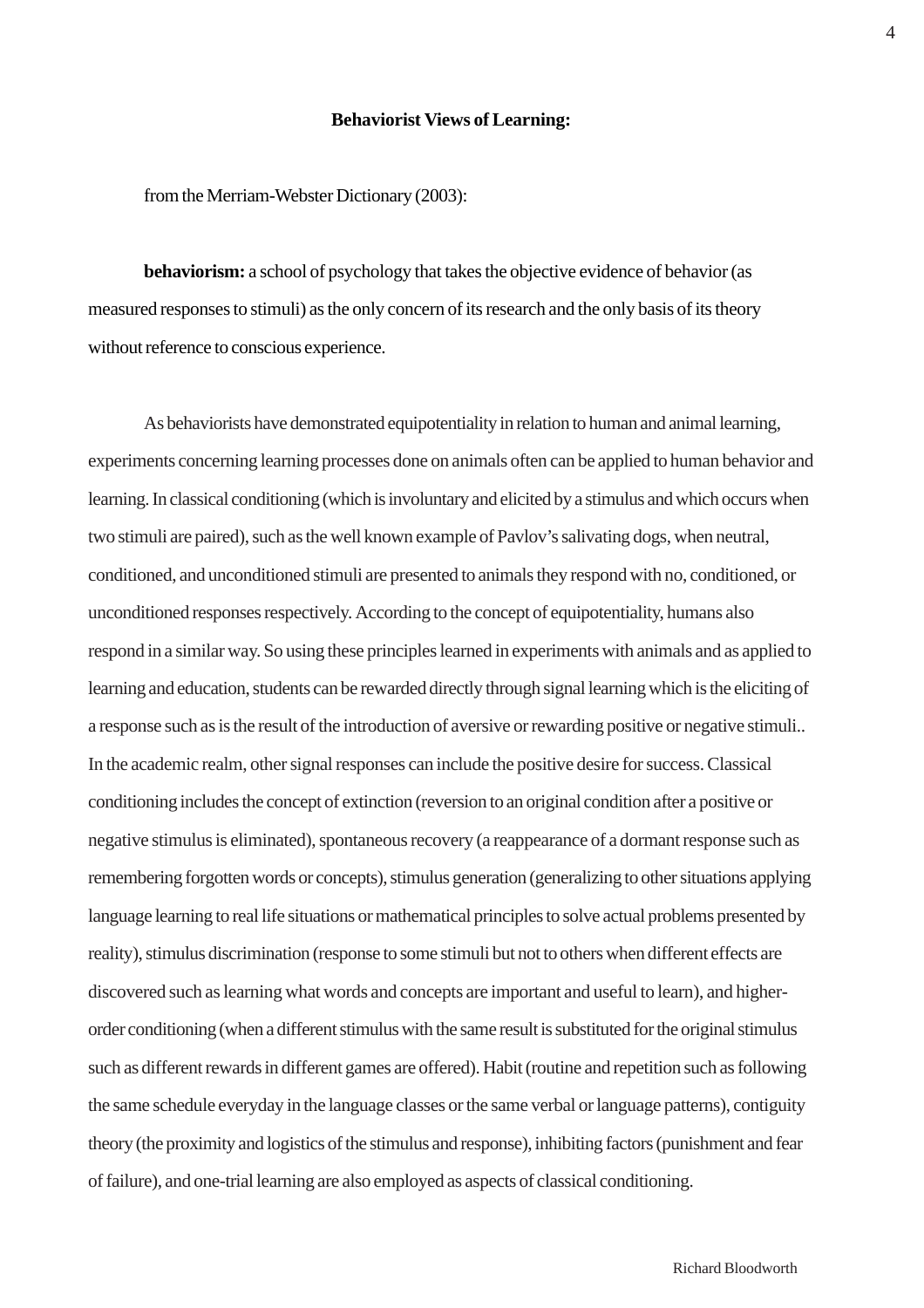**Classical conditioning** involves a reflexive response shifting from one stimulus to another. The most well known examples are the experiments with the dogs (of the Russian scientist Ivan Pavlov, the founder of classical conditioning research) whose salivation rate was observed when presented with food and also began to salivate in expectation of being fed when noticing the laboratory assistants, or the dogs' feeders, only entering their room. The unlearned and inborn conditioning process involves first the unconditioned stimulus (food) and the unconditioned response (salivation) which is later introduced with conditioned stimulus (a bell ringing) that is reacted to with a conditioned response (salivation). Pavlov described areas of conditioning including acquisition (initial learning), extinction (unlearning or forgetting through disuse or no reward), spontaneous recovery (remembering or reactivating), stimulus generalization (reacting to a different but similar stimulus), stimulus discrimination (determining the difference between positive and negative stimuli). Classical conditioning helps explain emotions such as happiness, anger, excitement, and anxiety and the expectations that accompany them. For example the sight of a test might produce an emotion such as anxiety whereas a plate of food might elicit pleasant emotions of anticipation.

**Operant conditioning** or connectionism (which is voluntary and initiated by the operant or organism) occurs when a response is followed by a reinforcing stimulus. Operant conditioning involves such concepts as shaping or successive approximations, chaining or sequential responses - and these concepts are used often in language classes, primary and secondary (conditioned), reinforcers, reward (either through positive reinforcement which is the introduction of a pleasant stimulus such as giving the students the school in-house currency for good performance or through negative reinforcement which is the removal of an aversive stimulus such as allowing the students back in the room after they have been sent out), punishment (either through positive reinforcement which is the presentation of an aversive stimulus such as scolding and sending them out of the room or negative reinforcement which is the removal of a pleasant stimulus such as the removal of their in-house school currency). Factors affecting the effectiveness of reinforcement are timing (pacing, planning, scheduling of tasks), magnitude (intensity of the reinforcer and the level of difficulty of the presented concepts), appeal (attractiveness of the curriculum and its presentation with its attending elation or depression effect), and consistency (maintaining a certain level of expectations). Schedules of reinforcement include fixed ratio (scheduled, expected rewards), variable ratio (surprise rewards), fixed interval (e.g. giving time limits for games), variable interval (changing intervals over time to either speed up or slow down activities), and differential rates of high (when everyone knows the answers) and low (when none or few students know the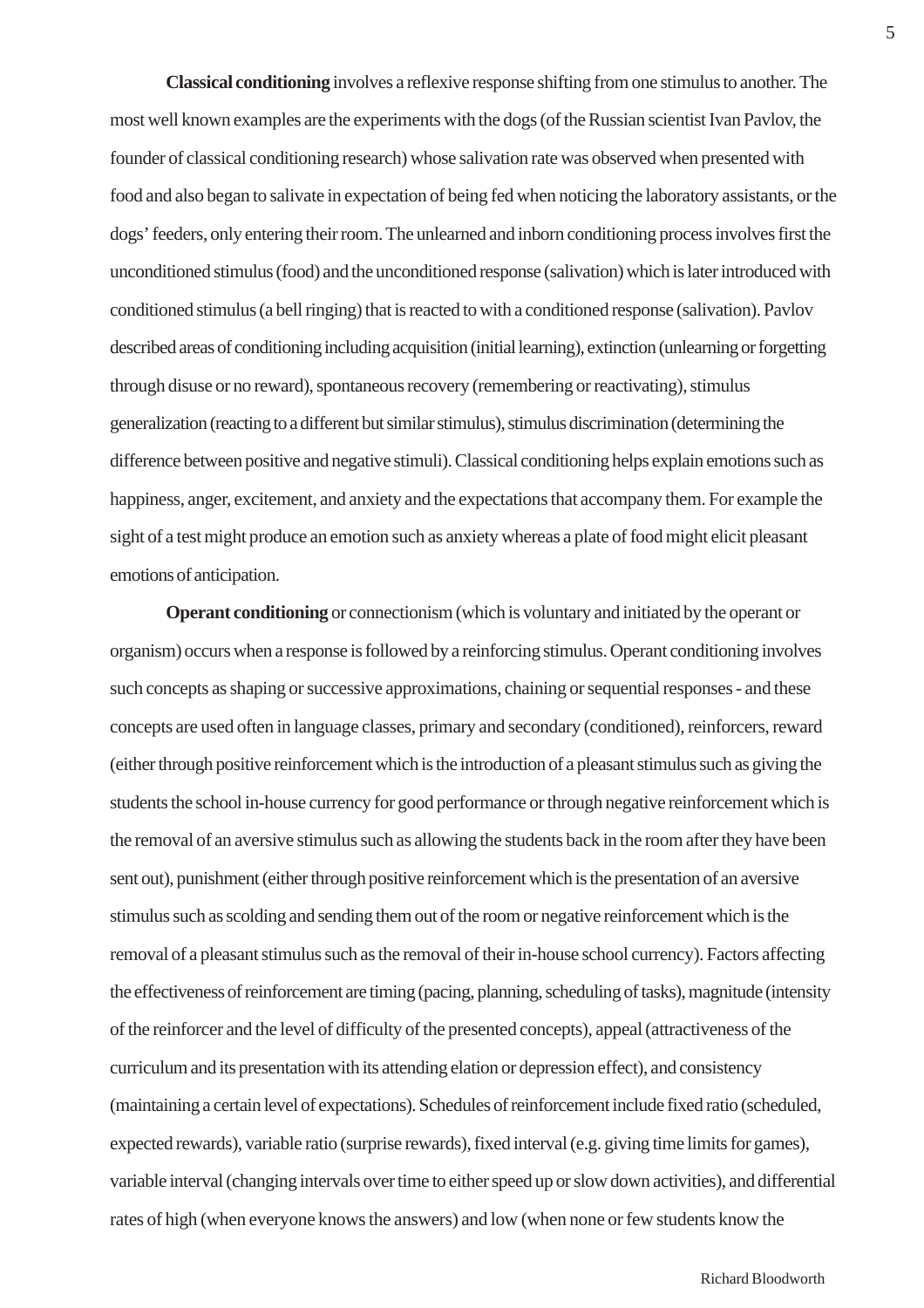answers) response. Stimulus control includes antecedent stimulus (to prepare the respondent for future stimuli), discriminative stimuli (responses are relative to given situations or appropriateness), stimulus generalization (adapting knowledge or language skills to new generalized situations), cueing (prompting), setting events (complex environmental settings designed to elicit particular responses such as the settings of educational institutions), behavioral momentum (changes in environmental stimuli which is necessary to keep a child's short attention span on track and this is done with a variety of techniques and activities in the school and classroom). All of these techniques help realize the educational objectives as formulated by B.S. Bloom through the taxonomy of knowledge, comprehension, application, analysis, synthesis, and evaluation.

Operant conditioning requires action on the part of the learner whereas classical conditioning does not. In classical conditioning the reward is the stimulus, in operant conditioning the reward is external to the stimulus. Operant conditioning involves increasing a behaviors with rewards or reinforcers or decreasing a behavior by using punishment techniques.

American psychologist Edward L. Thorndike, in the late 19th century, developed the puzzle box where a reward outside of the box could be obtained after the animal learned the method of opening the box conceived of the law of effect which states: "Responses to a situation that are followed by satisfactions are strengthened; responses that are followed by discomfort are weakened." (Omrod, 2004).

American psychologist B. F. Skinner, who created the term operant conditioning, developed the Skinner Box where the animal stays inside the box and by only pushing a lever or button receives food as a reinforcer for its behavior. He also claimed these reward and punishment procedures involved in operant conditioning could be used for humans in behavior modification, aversion therapy, educational procedures, language acquisition, business motivation, sports performance, psychological therapy, etc. Operant conditioning, the study of which was originated by Skinner, is the shaping of behavior with reinforcement and punishment. The main principles are reinforcement, punishment, shaping, extinction, discrimination, and generalization.

*Reinforcement* is strengthening behavior with a pleasant stimulus for positive reinforcement and with an unpleasant stimulus for negative reinforcement including escape and avoidance. A reinforcement schedule specifies the frequency and timing of reinforcers and Skinner identifies four main types: fixedratio (a reinforcer for each number of responses like a factory worker paid per product), variable-ratio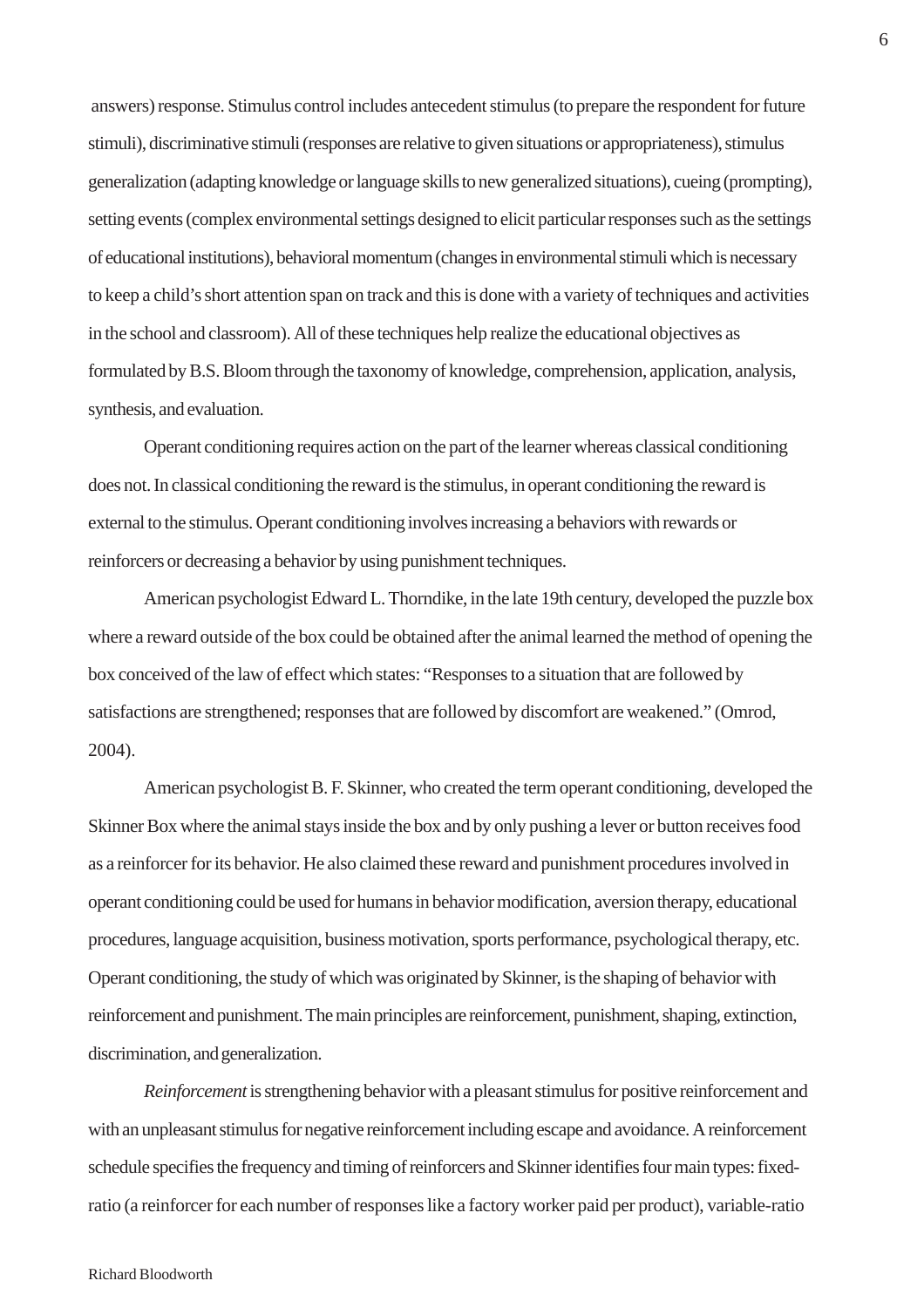(random number of responses to receive a reinforcer like throwing dice), fixed-interval (reinforcement is received after time elapses like a student watching the clock toward the end of the class period) , and variable-interval (reinforcement after a certain amount of time like a teacher giving a pop quiz or prizes given at unscheduled times in the future).

*Punishment* is a way to weaken behavior so that it will not reoccur. Positive punishment involves reducing a behavior with an unpleasant stimulus if the behavior occurs such as in aversion therapy or spanking and corporal punishment while negative punishment involves the removal of a pleasant stimulus such as allowing no TV watching or grounding teenagers.

*Shaping* is a reinforcement technique that is used to teach animals or people new behaviors that are not natural to them such as teaching an elephant to walk on its hind legs by rewarding them with food for that behavior.

*Extinction* is the elimination of a behavior through disuse or lack of continuing rewards or reinforcers. Under these circumstances the response rate is decreased and then eventually ceases.

*Generalization* and *discrimination* function in operant conditioning in ways similar to classical conditioning. In generalization, a learned behavior is performed appropriately in other, but similar situations. In discrimination, different but similar stimuli are differentiated by the organism when it is found that the stimuli produce different results.

Applications of Operant Conditioning can be used in many areas. In schools and in the classroom teachers can reinforce behavior with rewards and privileges. The rewards can also be in the form of points, stickers, stars, grades, play money or even real money or prizes. "Skinner urged educators to focus on reinforcing student successes rather than on punishing student failures. In desperation, teachers often find themselves punishing misbehaviors, through such aversive consequences as displeasure, ridicule, and failing grades, rather than reinforcing appropriate responses; as Skinner puts it teachers 'induce students to learn by threatening them for not learning' (Skinner, 1968)." (Omrod, 2004).

Though some may feel it is too much like feeding fish to dolphins to train them to perform tricks, the offering of rewards to encourage learning or academic success, as is done in some of the ESL schools where I have taught, can be an effective method to stimulate interest in learning and does correspond to the "real world" practice of paying people to perform jobs or services. The point should be made that rewards come in a variety of forms, such as a supportive smile, a hardy laugh, a thumbs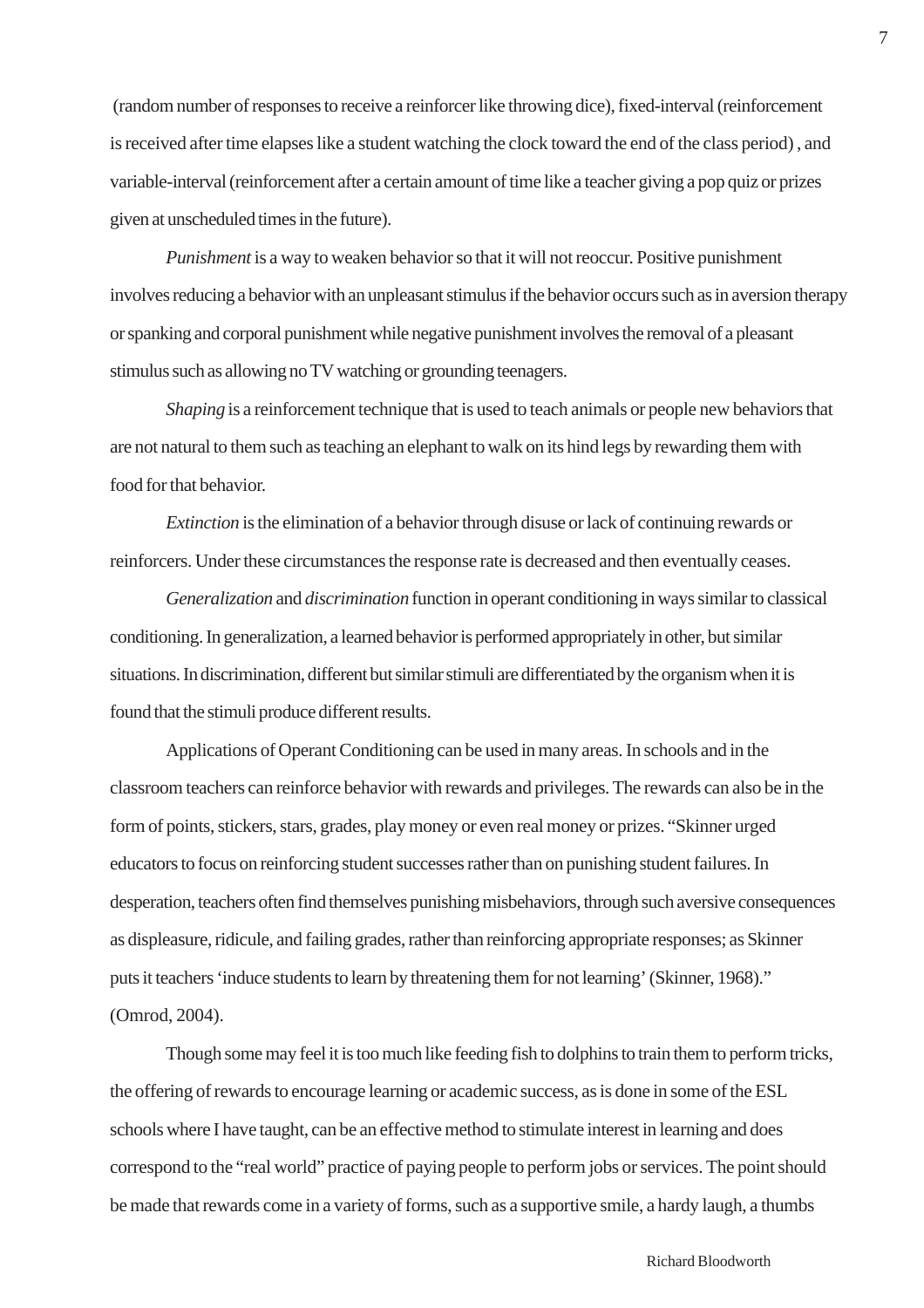up gesture, or a physical or metaphorical pat on the back for encouragement. It can also be in the form of points, stickers, stars, grades, play money or even real money or prizes. The reward can be immediate, which is more along the lines of operant conditioning, or it can be delayed which could encourage sustained, progressive, and continual growth and achievement in order to receive a reward at the "light at the end of the tunnel".

Concerning the ESL classes I have taught, in the privately owned school language schools, the children students sometimes receive as rewards play money currency which is spendable only in the school to buy school supplies such as book bags, pens, pencils, erasers, paint, etc. Some might find this somewhat mercenary but it seems to work as a positive reinforcer since the children enjoy the contest of seeing how many cards or how much in-house currency they can accumulate just as adults do with real currency in the business world. These cards are given instantaneously, one at time, at the moment the achievement is done such as winning a game or having the highest test score, etc. This practice in fact follows the requirements for operant conditioning which are: " (1) the reinforcer must follow the response, (2) the reinforcer must follow immediately, (3) the reinforcer must be contingent on the response" (Omrod, 2004, p. 53).

Concerning a delayed reward to promote sustained behavior, another approach used that can be used to promote good classroom behavior is to give stickers for good citizenship so that the students receiving the most stickers at the end of the year can be awarded with certificates or prizes for good citizenship. If these practices motivate the learners to learn then there should not be negative effects in this type of system but this sort of practice and done to this extent would not occur, and indeed might not be allowed, in some public schools even though the students in public schools do get stars, awards, grades, and certificates for academic achievement and good behavior.

Other concepts important to the practices of behaviorism are the development of self-efficacy and self-regulation.

**Self-efficacy** is the condition in which people are more likely to engage in certain behaviors when they believe they are capable of executing those behaviors successfully. (Omrod, 2004, p. 142). Self-efficacy involves choice of activities, goals, effort and persistence and learning and achievement (Omrod, 2004, p. 143). Self-efficacy requires practice, repetition, modeling (from the teacher and from other students), praise and encouragement, positive operant conditioning (reward and punishment), and the development of self confidence. Repetition plays a major role in self efficacy especially in young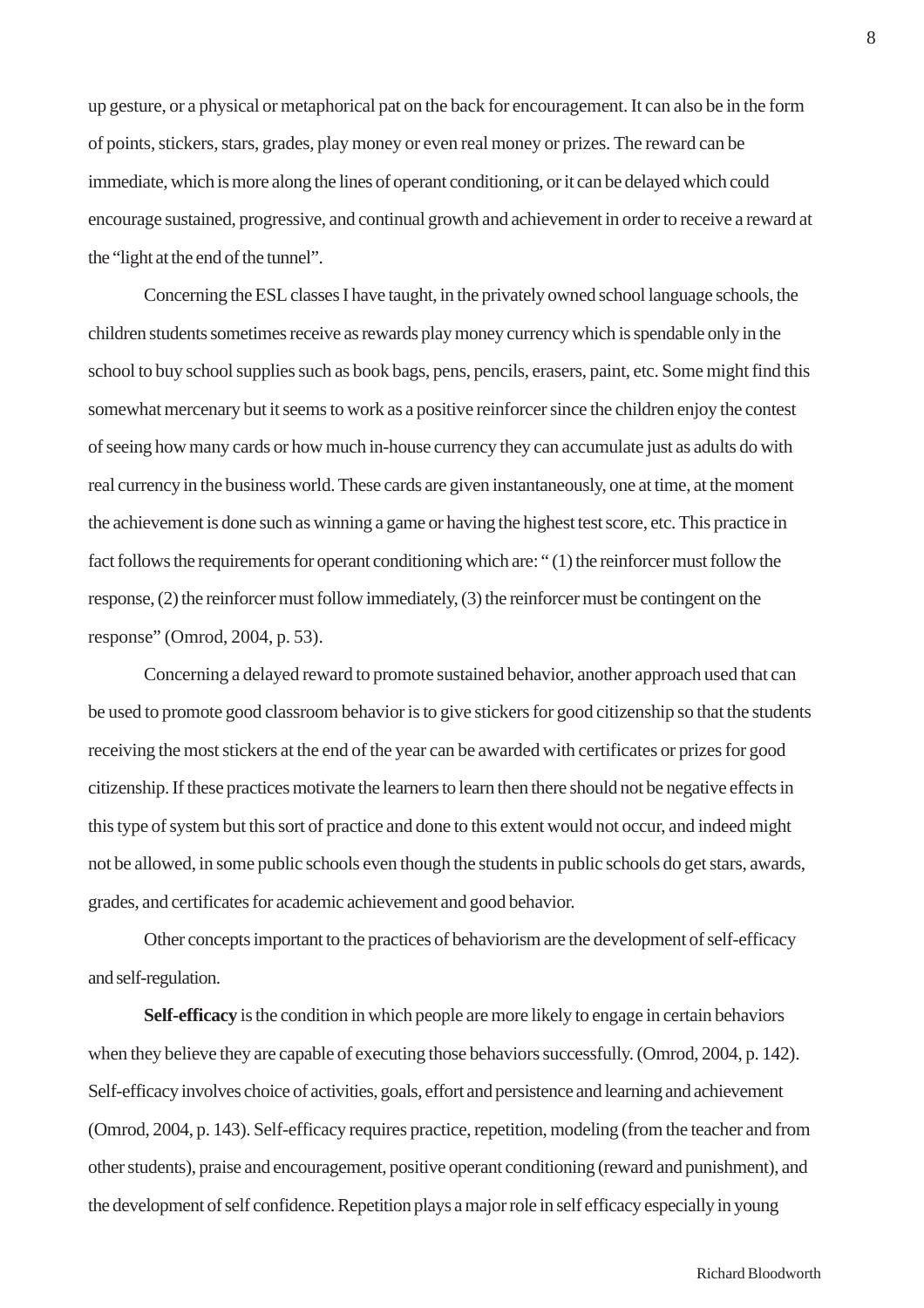learners. In older, more mature learners self-efficacy is impacted by the relevance of the subject matter. In older learners the lessons need to have meaning in the learner's life. Repetition counts for something but if the learner is not interested, or does not see the relevance or importance of subject matter then self-efficacy is negatively impacted.

**Self-regulation** requires self discipline and a daily, weekly, and yearly (perhaps over several years) schedule, exercise, and good daily health habits (such as eating well, not smoking, etc.). Time management skills are necessary for the implementation of self-regulation. Students should also be taught how to prioritize their tasks and for this reason schedules are very important. The use of exercise and playing a team sport can also help students increase their self-regulation regimen as well as their coordination skills and self confidence. Playing sports also teaches discipline and time management skills.

Another form of behaviorist activity involves modeling or replicating behavior that is to be emulated. Some of the language schools provide workshops for the teachers to learn new teaching techniques and activities and this is done by modeling the workshop's presenter, texts, and other teachers or fellow workshop participants. Besides watching the presenter's presentations and demonstrations, the teachers engage in partner-based activities and then within small groups and then sometimes within a larger group. The partner based and small group (three or four people) based activities can be helpful for all subjects but especially for language, or English as a second language, classes since it allows the students more opportunities to speak the language that they are studying rather than waiting to be called on one at a time in a large classroom setting. Some of the activities are game type activities such as board games, bingo, match games, fill in the blank games, spelling games, etc. where the teachers practice the activities by watching each other and modeling each other's examples . Some are group activities where, for example, each of two teams tries to be the first to unscramble letters in words or words in sentences which are written on small pieces of paper. First these activities are modeled for the participants in the workshops by the presenter and then the participants re-enact the modeled activity. The same procedure is done for the students in a classroom where the activity is modeled for them usually by the teacher so that they understand what they are to do.

In art classes, much of the learning of technique and skills is done through modeling. The student watches the teacher and then imitates the action to learn how to handle material or to draw or paint.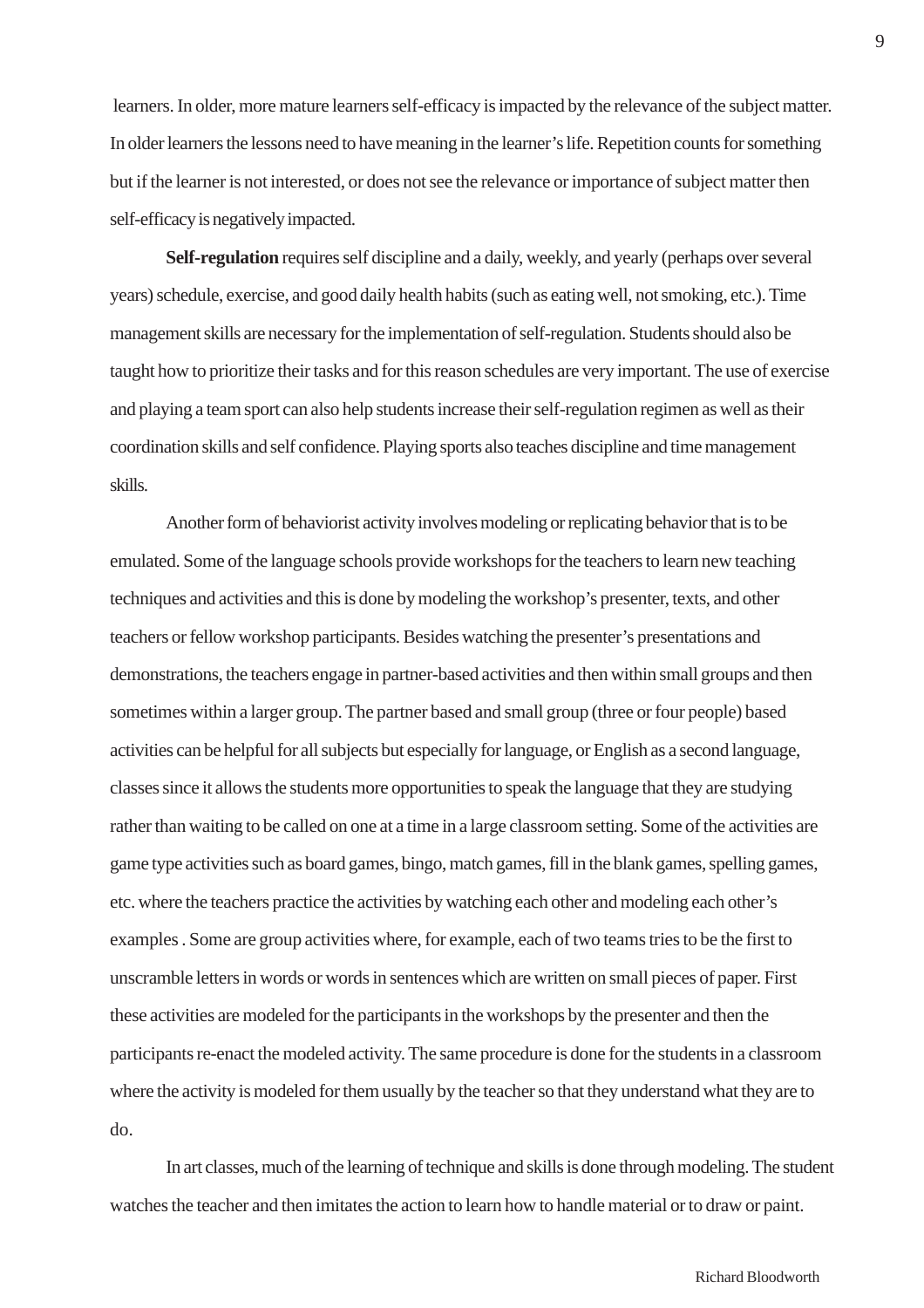For instance, in learning to paint portraits, the student studies various completed portraits that might have been done throughout history, then observes the teacher (live model) using certain materials and then watches as certain techniques are demonstrated such as how to draw a particular feature and the correct proportion of the parts of anatomy and mathematical formulas (such as comparisons of the distances of various features from one another, etc.). A similar technique involving listening (verbal instruction) is done while learning language as when the student listens to a word or phrase and then repeats it so this is also another type of modeling or learning by observing and then doing.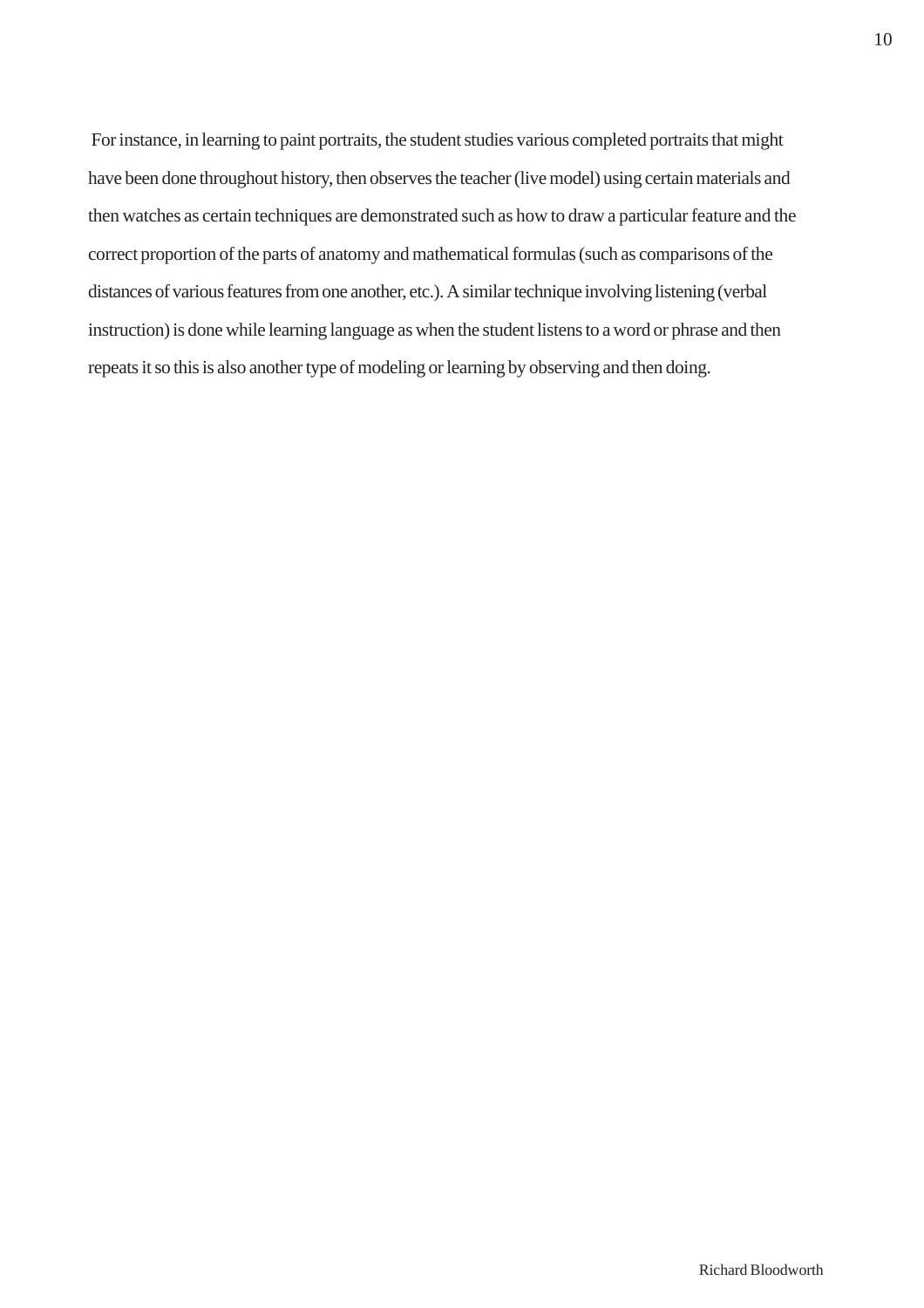## **Cognitive Views of Learning**

from the Merriam-Webster Dictionary (2003):

**Cognitivism: 1 :** of, relating to, or involving cognition (the act or process of knowing including both awareness and judgment) **2 :** based on or capable of being reduced to empirical factual knowledge.

Cognitivism involves how we acquire knowledge and concepts through the perceptions of our senses.

Below is an interesting example of how we cognitively perceive words:

Aoccdrnig to a rscheearch at an Elingsh uinervtisy, it deosn't mttaer in waht oredr the ltteers in a wrod are, the olny iprmoetnt tihng is taht frist and lsat ltteer is at the rghit pclae. The rset can be a toatl mses and you can sitll raed it wouthit porbelm. Tihs is bcuseae we do not raed ervey lteter by it slef but the wrod as a wlohe. (Ross, 2003).

Following are several theoretical explanations of cognitive processes. Verbal learning is used in the language courses in the learning and explanation of new terminology and concepts. Also in the language courses that I teach, the principles of **Gestalt** psychology and theory are utilized particularly in the organization and presentation of the course material. Used in the course presentation are the law of proximity (items and subjects close together are linked as groups), law of similarity (similar items are viewed as a unit), law of closure (the observer fills in the missing pieces to form a complete picture or concept), law of Pragnanz (terseness or preciseness involving memory traces), and problem solving using restructuring and insight since human perception organizes concepts into comprehensible units or groups so that the whole can be "digested" gradually by consuming the groups or clusters of information.

Some of the findings of Jean **Piaget**, who said that people are active processors of information, are also used in the English as a second language course. Piaget said that knowledge can be described in terms of structures that change with development (scheme, cognitive structures, operations) and that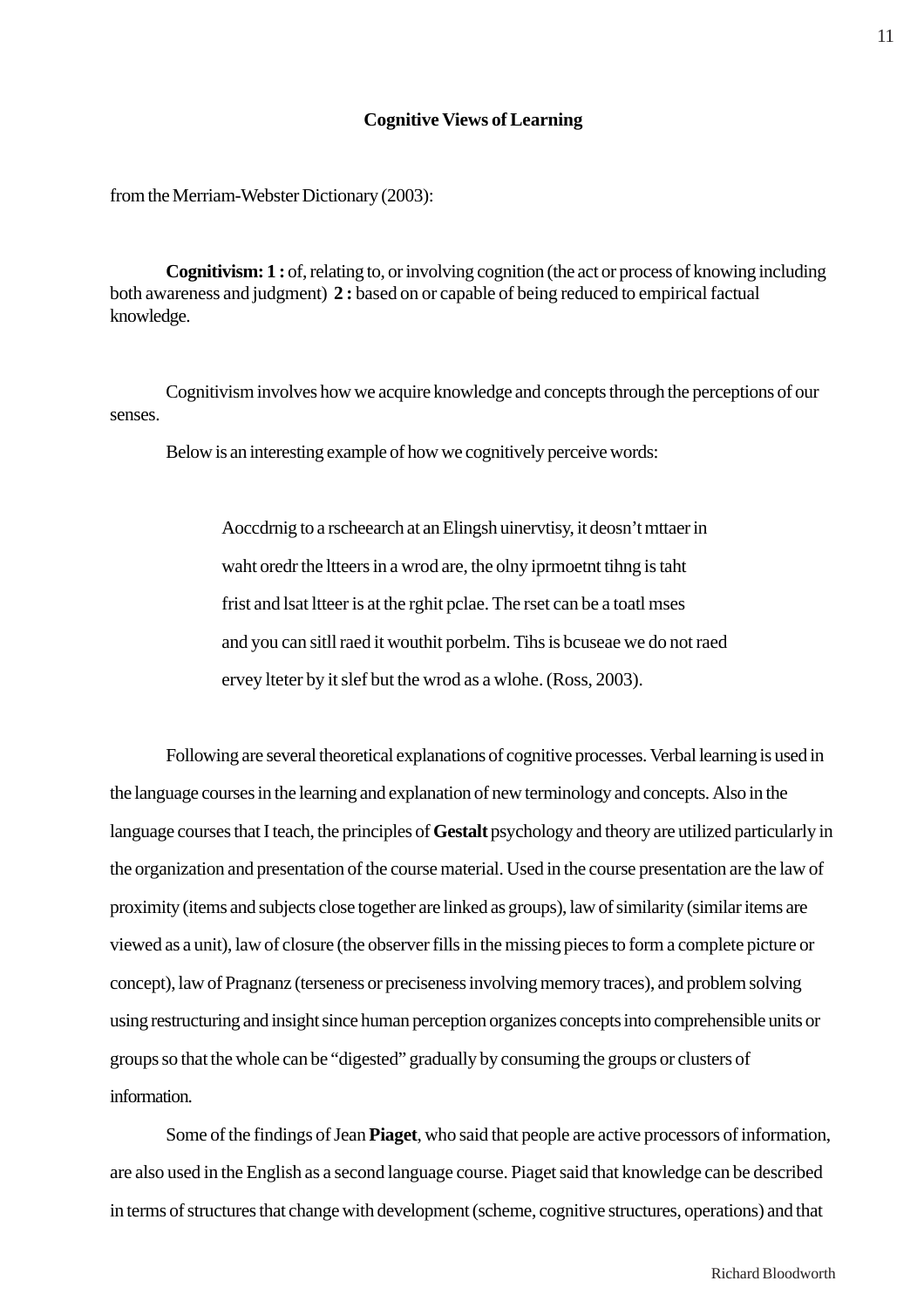learning is a process of assimilation and accommodation. People are motivated to make sense of the world and he identified four stages of development: sensorimotor, preoperational, concrete, and formal which are determined to some extent by the maturation of the individual.

Lev Vygotsky's developmental theory involves the following principles:

- 1. Internalization
- 2. In the first few years of life thought and language become increasing interdependent
- 3. Adults transfer their culture to children
- 4. Children learn from people more advanced than themselves
- 5. Challenging tasks promote maximum cognitive growth

Other concepts besides verbal learning are **serial learning** (sequential learning — and this is most definitely used in the English language courses where new knowledge is built upon the foundations of previously learned knowledge — which involves **paired associative learning** such as foreign words with their English equivalents or words with their definitions, **primary effect** where the first items are learned quickly, and **recency effect** where the last or most recent items are learned quickly), **overlearning** (which brings to mind the idea of "information overload", such as all of the overwhelming information in a large text book or in a course such as the language courses, which is presented at a rapid pace, the information of which can later be returned to and reviewed in order for assimilation to occur), **distributed practice** (pacing the distribution of information over a realistic period of time). Also, taken into consideration while presenting the language course information, are the characteristics of the course material, such as the difficulty or simplicity of the presented information, that would affect the speed with which the learners can absorb it.

Cognitivism states that some types of learning might be unique to humans and that people learn best by becoming actively involved (such as our school's practice of TPR or Total Physical Response) and when knowledge is organized into comprehensible units. Also taken into consideration in the design of the language courses is that learning is a process of relating new information to previously learned information.

Another principle involved in the cognitive process is the transfer of learned material.

**Vertical transfer** is a sequential, additive process based on previous knowledge on which the new information is based such as in learning language, one begins with the alphabet then moves up to words then sentences and conversation or in learning mathematics one starts with numbers then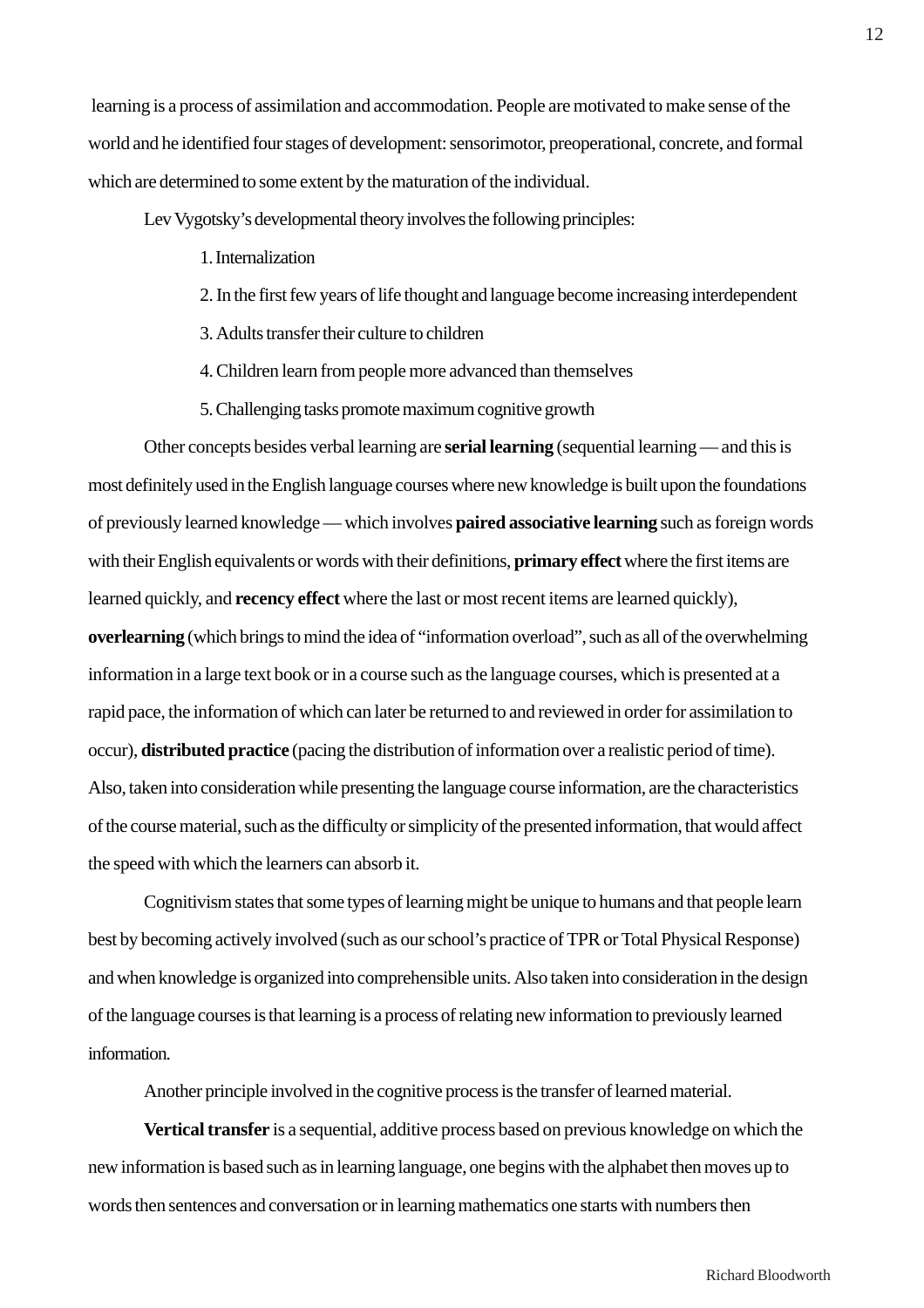proceeds to arithmetic then geometry then algebra, etc. . **Lateral transfer** involves transfer between two similar, but not interdependent, informational sources such as learning two languages at the same time. **Near transfer** is the transfer of problems or situations that have similar but different variable characteristics and that are solved by the same solutional formula. **Far transfer**, which is less frequent than near transfer, involves problems with very different variable characteristics but that are solved by the same solutional formulas.

**Specific transfer** involves overlapping or parallel learning and transfer tasks. An example of this in the foreign language field would be the naming of the parts of speech (noun, verb, adjective, etc.) which would transfer and apply to English, French, Chinese, etc. **General transfer**, which is less frequent than specific transfer, such as study habits for one subject could transfer to another, e.g. from mathematics to language. **Formal discipline** involves having a regimen, structure, or curriculum for a course of study and this is also used in learning English as a second language.

**Situated learning** concerns learning within a context and relative to a particular situation. This is used often in language acquisition such as in the total immersion techniques for learning a new language. For example, to learn a foreign language, it is probably best to learn it within the country where it is spoken and used so that one is constantly surrounded by the use of the language skills that the learner is acquiring. The most difficult subjects to learn would be those that contain **inert knowledge** or knowledge that would not much be used outside of the classroom. An example of this could be learning to speak Latin although the learning to read and write Latin could transfer to learning other languages. Some people mistakenly think that learning algebra is inert knowledge though in actuality such knowledge is useful in many practical situations.

Factors that affect transfer include and that apply to the learning of a new language:

- 1. Meaningful, understood, and relevant data transfer more readily than data obtained through rote memorization.
- 2. Thoroughly learned information transfers more readily than superficial knowledge.
- 3. The more similar a situation is to the original learned skill the more likely transfer will occur.
- 4. Principles and concepts are more easily transferred than specific, concrete facts.
- 5. Practice increases the extent to which transferred skills can be applied to new situations ("practice makes perfect").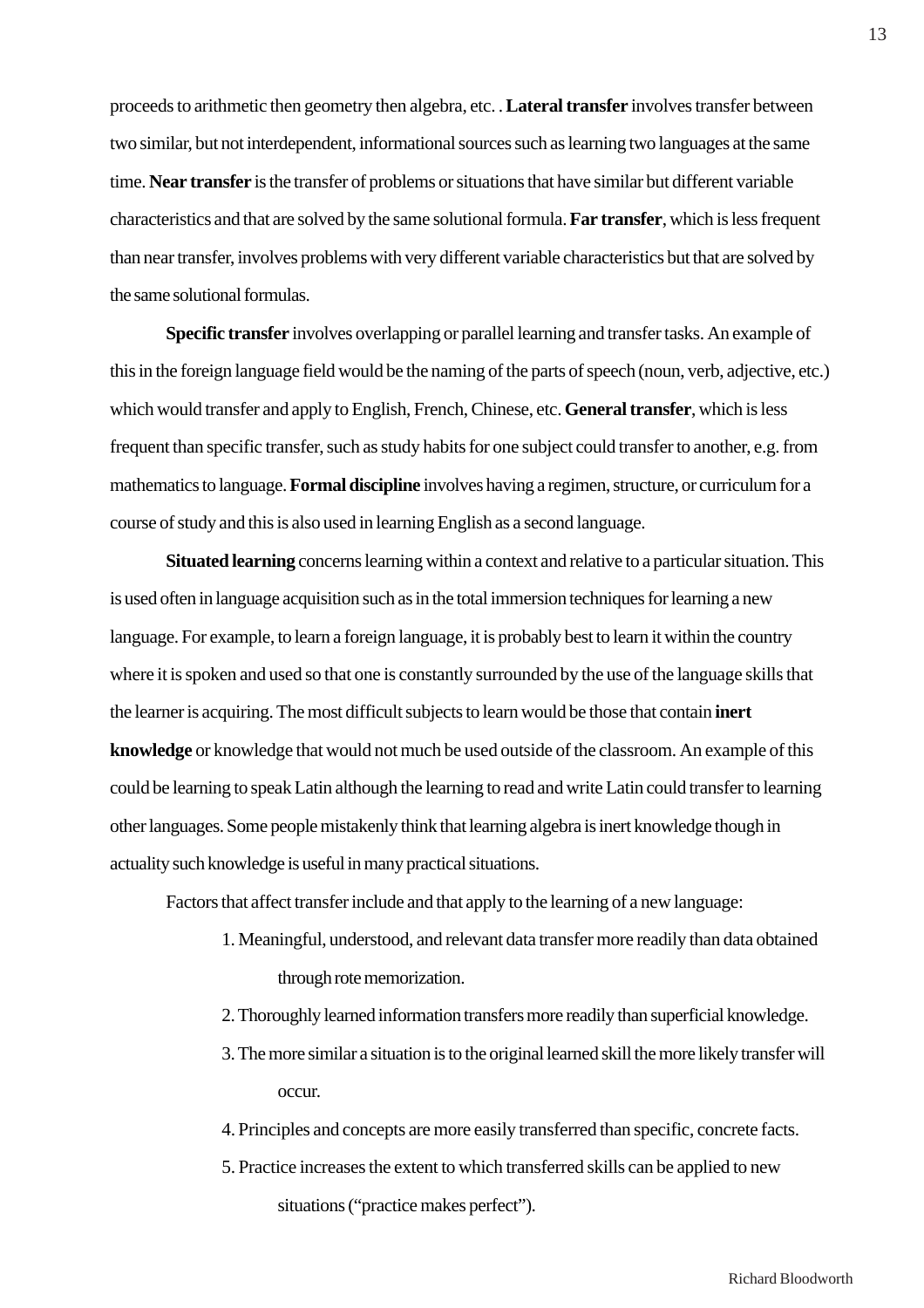# 6. Increase in the time lapse between the original learned skill and its application decreases the extent of the transfer.

"Modern cognitive psychologists believe that learning involves complex mental processes, including memory, attention, language, concept formation, and problem solving. They study how people process information and form mental representations of people, objects, and events." (Mazur, 2002). Cognitive learning theory involves the processes of obtaining, remembering, and applying knowledge. Cognitive learning is concerned with mental processes, and, unlike behaviorist learning, does not require learning to be done from a model and also does not require previous direct experience. Learning is manifested by a change in knowledge which also causes a change in behavior even though the learning itself is not directly noticeable. Latent learning is an internal process that changes the mental processes but is not indicated through changes in behavior. In 1930 American psychologist Edward C. Tolman, who considered himself to be a field theorist, demonstrated latent learning by showing that rats can make cognitive maps of a maze which they could use if it became necessary for them. Insight is solving through revelation a problem not solved before by the person with the problem. Inventions are examples of solutions through insight. Kohler demonstrated how a chimpanzee can use insight or ingenuity to solve problems in order to obtain food.

Types of knowledge according to cognitive learning theory are:

**General:** Generally useful information .

**Domain Specific:** Information specific to one situation

**Declarative:** Words, facts, etc.

**Procedural:** Knowledge used in performing tasks.

**Conditional:** Appropriate use of declarative and procedural knowledge.

**Metacognition:** Knowledge about one's own thinking. .

**Constructivist Perspective:** The learner as an active participant

**Exogenous Constructivism:** People make models of the external world within their minds .

**Endogenous Constructivism:** knowledge is derived from previous knowledge and not empirically derived by the observer.

**Dialectical Constructivism:** knowledge developed through the interaction of internal, cognitive and external (environmental) factors.

**Radical Constructivism:** subjectivity or personal relativism of perceptions.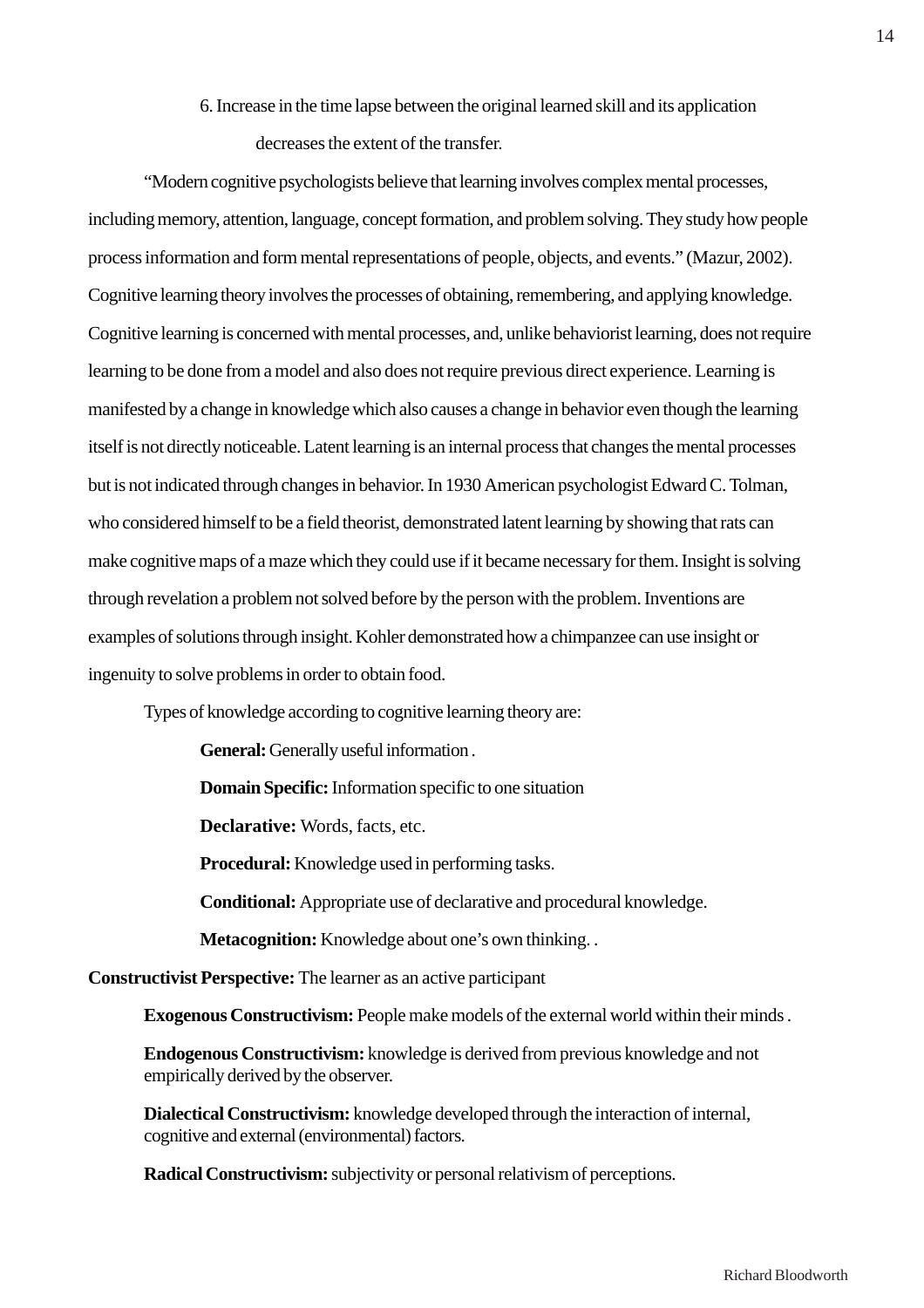**Perception:** The interpretation of sensory information based on past experiences. (Woolford, 1997).

The main areas of cognitive learning are memorizing, understanding, and applying and are listed below with examples of how they are used within the context of teaching English as a second language.

#### **Memorization:**

This is used in the memorization of spelling words, vocabulary words, pronunciation, definitions of words and grammatical rules.

#### **Understanding:**

When doing any activity or exercise it is important to check for understanding before a task begins. It is best not to ask "Do you understand?" because they might say "yes" but in fact do not understand. It is best to not repeat the target question or concept when asking a question which checks for understanding. In all of the activities the point is to get the students to understand since without understanding there is no communication. One of their vocabulary words recently was "communicate" and the text book define it for the children: "to read, write, or draw for someone" and I added "so that they can understand you" because without the element of understanding no communication occurs.

### **Application:**

This is one of the most important areas of cognitive learning because it is necessary to apply one's knowledge in order to make it worthwhile for having obtained it in the first place. Going on field trips, having students engage in participatory activities, reading out loud, repeating after the teacher, role playing, and having conversations and discussions in English are all ways that the learners can begin to apply their knowledge. The general reason for them to study English in the first place is so that they can communicate with English speakers so that they can someday travel, live, work or study in an English speaking country or in their own country they can communicate internationally for travel, work, business, or social purposes. With this knowledge, their horizons will be greatly expanded and the possibilities for new opportunities can increase exponentially.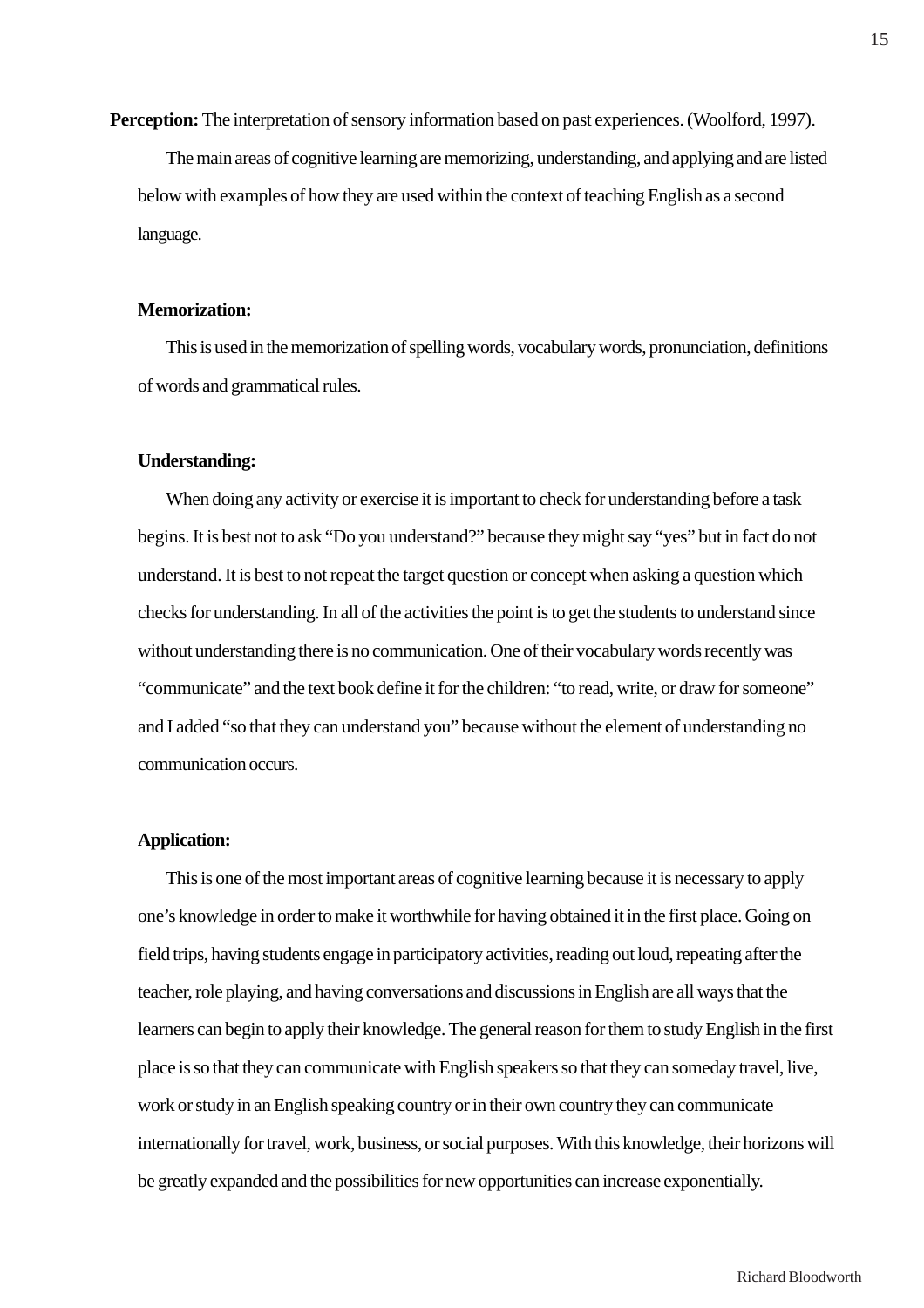from the Merriam-Webster Dictionary (2003):

**Memory**: **1 a :** the power or process of reproducing or recalling what has been learned and retained especially through associative mechanisms **b :** the store of things learned and retained from an organism's activity or experience as evidenced by modification of structure or behavior or by recall and recognition; synonyms: remembrance, recollection, reminiscence.

**Motivation**: **1 a :** the act or process of motivating **b :** the condition of being motivated **2 :** a motivating force, stimulus, or influence: incentive.

Learning and memory involve storage, encoding (modified information, changed, and simplified) and retrieval.

In 1890 William James identified the three components of memory as after image, primary memory, and secondary memory. Using a similar concept, W. Watkinson and R. Shiffrin (1968) identified the dual-store model which consists of **sensory memory** (unlimited capacity, visual and auditory form of storage of a very brief duration), **short term** (working) memory or STM which is affected by intensity, novelty, incongruity, emotion, and personal significance), and **long term** memory or LTM. long term memory storage processes involve selection, rehearsal, meaningful learning, internal organization, elaboration and embellishment, visual imagery, and procedural knowledge. Factors affecting working memory are working memory, prior knowledge, prior misconceptions, expectations, verbalization, enactment, and repetition and review. Long term memory can be encoded with symbols (numbers, words, etc.), appearance, meanings, and actions and is organized with hierarchies (the entire network of information within a category), propositional network (the chain of thought within a network), and parallel distributed processing (numerous informational nodes being processed simultaneously). *Concepts*, *schemas* (a connected set of ideas), *scripts* (how events typically transpire), and *conceptual change* are involved in the processes of long term memory. Long term memory involves retrieval using *associative cues*, *construction*, and *forgetting*. Forgetting can be caused by decay, obliterative subsumption (information replaced by new information), interference (one set of information interfering with recalling another set), failure to retrieve, repression (repressing painful memories), nonstorage, and construction error ("remembering" unencountered information).

Increase of wait time by three seconds (Mohatt and Erickson, 1981; Rowe, 1974, 1987;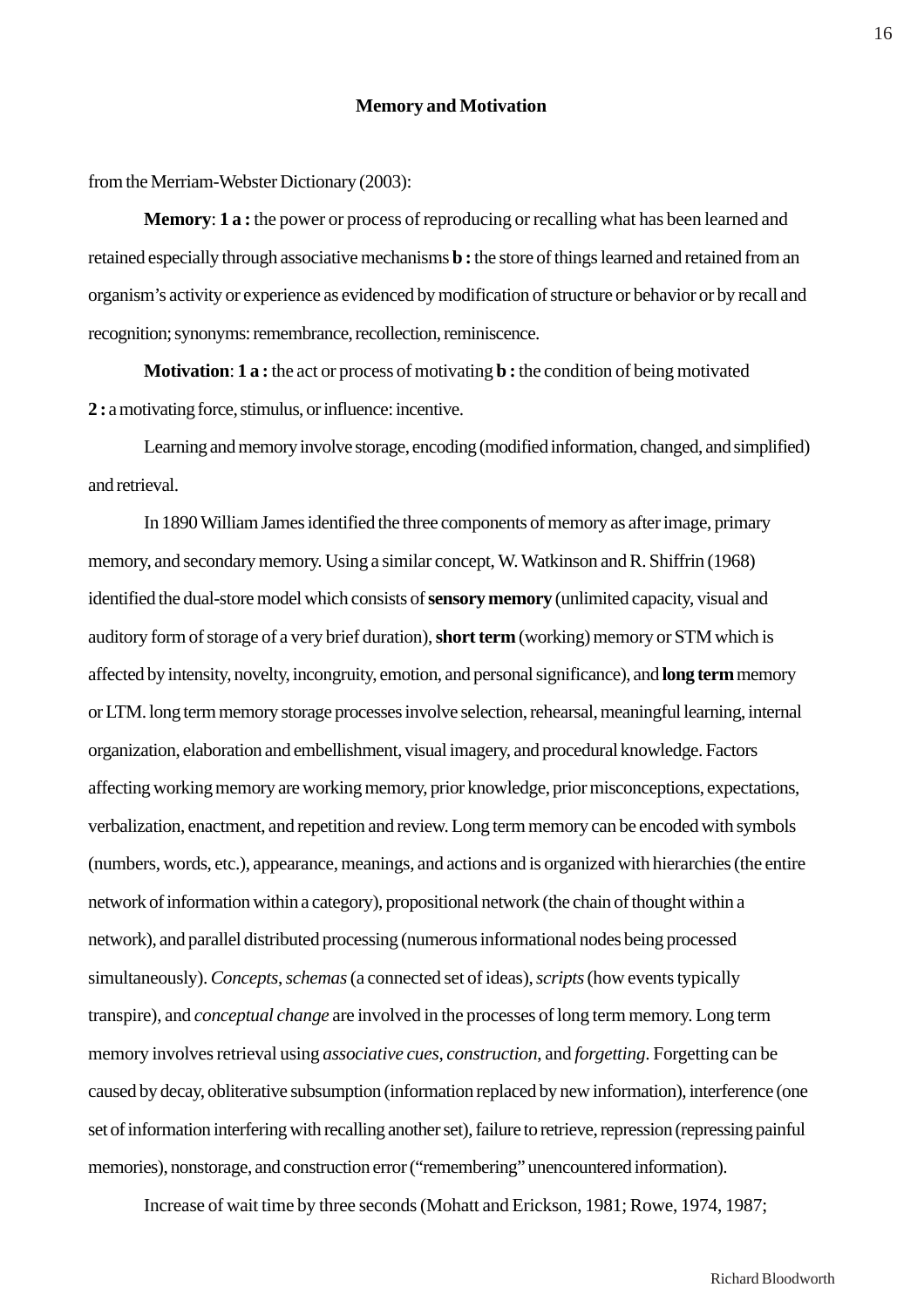Tharp, 1989; Tobin, 1987) can increase student participation, better quality of student response, better classroom performance, different kinds of questions, flexibility in instruction, and changes in expectations (Omrod, 2004). I have noticed this while teaching the ESL classes that, the students like the excitement of playing word games, etc., it is helpful to their learning process if I briefly pause while waiting for answers rather than expecting rapid-fire interaction.

Learning also involves metacognition, self-regulated learning, and study strategies which can include meaningful learning and elaboration, organization, note taking, identifying important information, summarizing, comprehension monitoring, and mnemonics.

Some examples of **mnemonics** are the well known "Roy G. Biv" for remembering the colors in the rainbow or attaching definitions according to the sounds in the word or other associations. For example, "stalactites" hold "tight" to the ceiling and "stalagmites" "might" make it to the ceiling. Or "meteoroid" sounds like "asteroid" or something from outer space, "meteor" can make one think of a meteor shower through the Earth's atmosphere, and "meteorite" sounds like an earthly rock like bauxite or graphite. "Lava" is the most visible and obvious and is therefore the most often used word whereas "magma", as is expected since it is underground and out of sight, is the least used word.

Also in the ESL classes I have been teaching many visual learning devices, including flash cards, have been used. Pictures, role play, and drawing all give a visual dimension to the learning of a language. For example, to a very young child first learning the word "look", the two Os in the word can be made into eyes. Also, realia is effective where real objects are used to teach principles to be learned such as dissecting a frog for biology class or using a real clock to teach the students how to tell time.

The **social nature of learning** involves student interaction with adults and peers and includes apprenticeships, class discussions, reciprocal teaching (gradually turns the teaching role over to students), cooperative learning, peer tutoring, community of learners, and technology-based solutions (computers, on-line courses, audiovisual equipment, etc.). Apprenticeship includes modeling, coaching, scaffolding (support system), articulation, reflection, increasing complexity and diversity of tasks, and exploration. Norm Chomsky in the 1950s developed the ideas of shaping, reinforcement, generalization, discrimination, and observational learning for children and adults learning language

Factors that influence learning ability are motivation, prior experience, intelligence, and learning and developmental disorders. Memory and learning are interrelated and the processes of each are similar. Although the English language uses a single word for memory, there are many different kinds.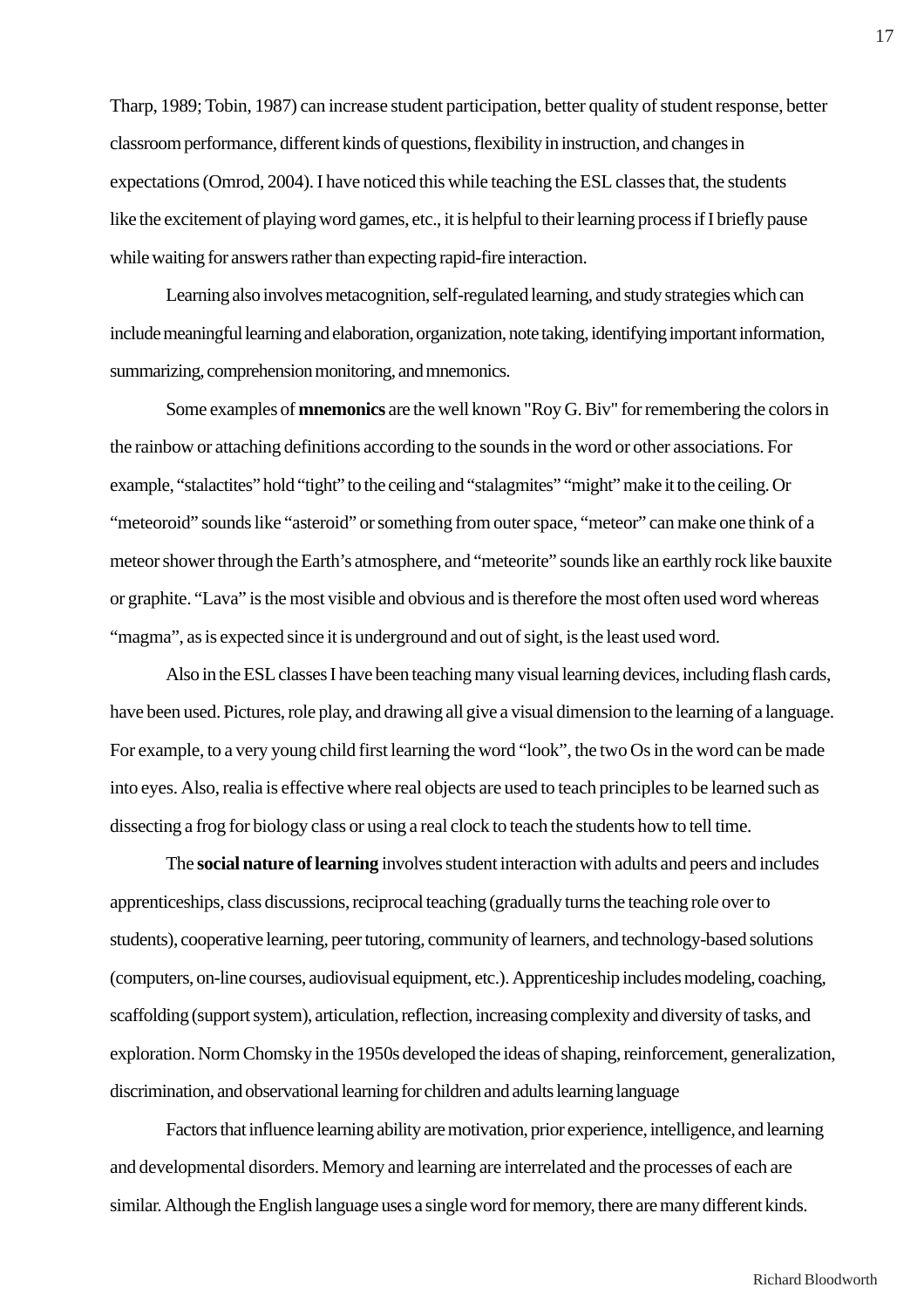Usually the three main types listed are sensory memory, short-term or working memory, and long-term memory. .

**Encoding** is the process of perceiving information and bringing it into the memory system. **Recoding** is also called chunking, because separate bits of information can be grouped into meaningful units, or chunks. For example, unscrambling individual nonsensical letters into one meaningful word can make those collection of letters remembered and this technique can be used in my ESL language classes. One recoding method that people often use to remember information to rehearse the information,

or to repeat it mentally. Also useful is elaborative processing, which involves thinking about information in a meaningful way and associating it with existing information in long-term memory.

**Explicit memory** refers to the conscious recollection of facts. Recognition tests require students to examine a list of items and find the ones they have seen before, or to decide if they have seen an item before, or identify the correct choice. Multiple-choice and true-false exams are kinds of recognition tests and these are used often while teaching my ESL classes.

In some cases, recall can be even more effective than recognition in teaching ESL there is quite a bit of eliciting to get the students to recall an answer. In a class of fifteen students usually the collective consciousness of the class usually brings up a correct answer especially if they have been told the answer previously within the course lessons.

**Implicit memory** refers to using stored information without trying to retrieve it. Psychologists use the term priming to describe the relatively automatic change in performance resulting from prior exposure to information. Priming occurs even when people do not consciously remember being exposed to the information.

A **retrieval cue** is any stimulus that helps us recall information in long-term memory and this technique is used often to get the ESL students to recall words by eliciting responses from the students by supplying clues and prompts. Distinctiveness is another principle that determines the effectiveness of retrieval cues. Overt cues such as sights and sounds can induce remembering such as, for the ESL students, recorded music. One listening exercise is to get the students to listen to songs and give them paper with the songs lyrics but with some of the lyrics blank so that they have to fill in the blanks with the word as sung in the song that they are listening to.

There is also mood-dependent memory such as deja vu and jamais vu (someone sees something they have seen before but they think they have not). There is also the tip-of-the-tongue state and flashbulb memory (a clear memory of a traumatic or important event).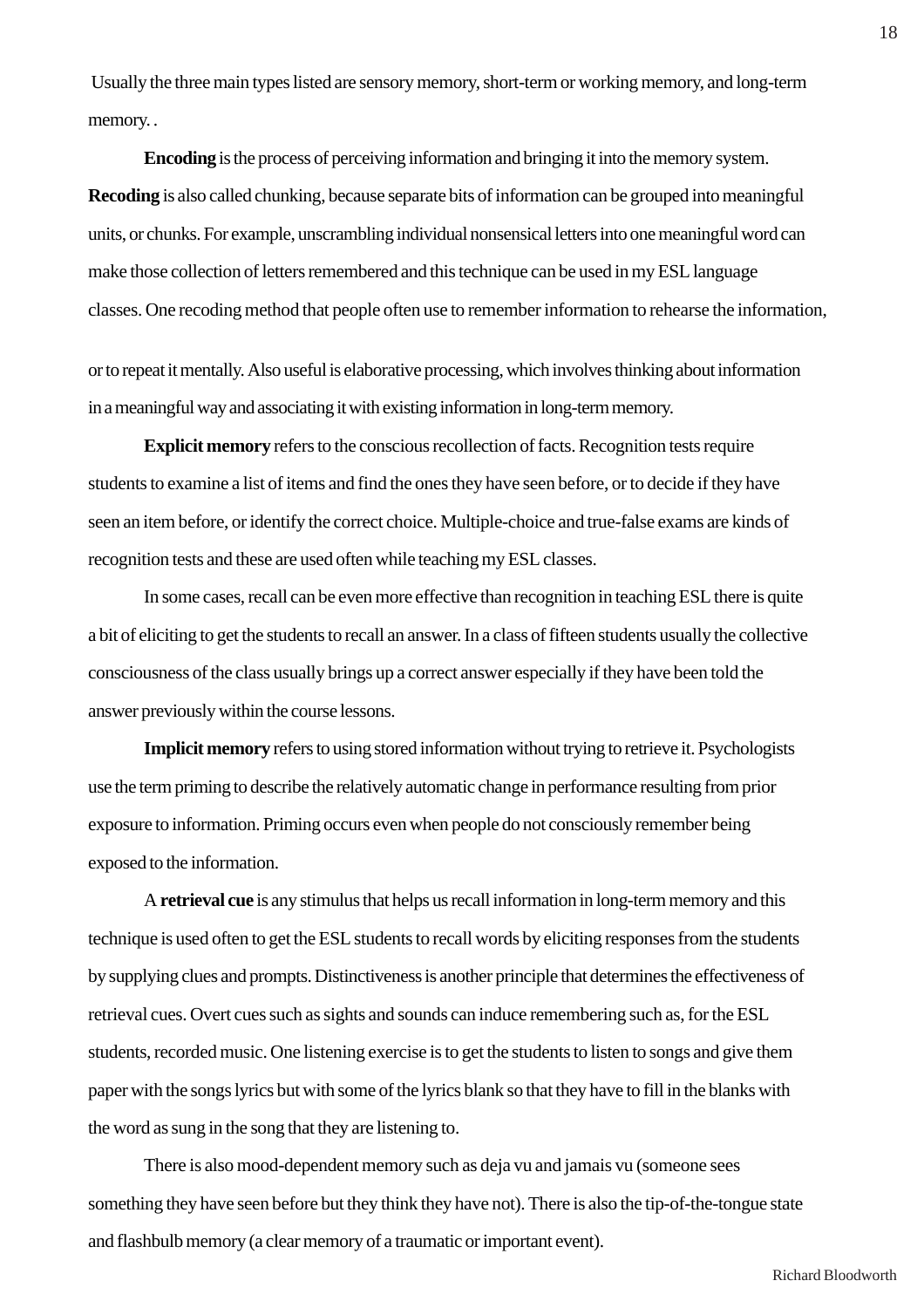Another way our cognitive system introduces error is by means of inference. Forgetting is defined as the loss of information over time. The decay theory of forgetting is the oldest idea about forgetting that says that forgetting is caused by decay. But reminiscing of long ago memories seems to contradict this theory. Some scientists say that forgetting occurs because of interference from other information or activities over time. The two types of interference are proactive interference, where prior learning interferes with the ability to recall newer information, and retroactive interference, where new information interferes with the ability to recall earlier information or experiences. Repression, which refers to forgetting an unpleasant event, is another cause of forgetting. The idea of repression was introduced by Sigmund Freud.

Concerning the physiological processes of learning, remembering involves the chemical connections within the brain and alterations in the neural pathways. Long term memories are thought to be stored in the **hippocampus** and the **prefrontal cortex** links the long-term memories to the senses so that one can respond to events as they happen. The **cerebellum** processes the skill memories so that movements are coordinated.

Learning is usually most efficient and rapid when the learner is motivated and attentive.

**Motivation** can be **intrinsic** (internal rewards) or **extrinsic** (external rewards). Motivation involving the basic human needs includes drive theory (survival drive, etc.), arousal (attentiveness), Maslow's *hierarchy of needs* (physiological, safety, belonging, esteem, and self-actualization), competence and self-worth, and relatedness (feeling of social connectedness). Individuals have different needs for affiliation, approval, and achievement. Also, related to motivation is affect which includes the emotions of pleasure, anxiety, excitement, pride, depression, anger, guilt, etc. (Omrod, 2004).

Cognitive factors in motivation include intrinsic motivation such as self-efficacy, selfdetermination, and response from others as well as establishing goals towards which the student progresses. Motivational attributions include contingencies (conditional possibilities), self-efficacy, learning strategies, metacognition (people's recognition and regulation of their own learning processes), self-regulated learning, self-worth, self-handicapping, relatedness, expectancies, values, and affect. (Omrod, 2004).

Motivation is the cause of an organism's behavior. In a human being, motivation involves both conscious and unconscious drives. Psychological theories must account for a "primary" level of motivation to satisfy basic needs, such as those for food, oxygen, and water, and for a "secondary" level of motivation to fulfill social needs such as companionship and achievement. The primary needs must be satisfied before an organism can attend to the secondary drives.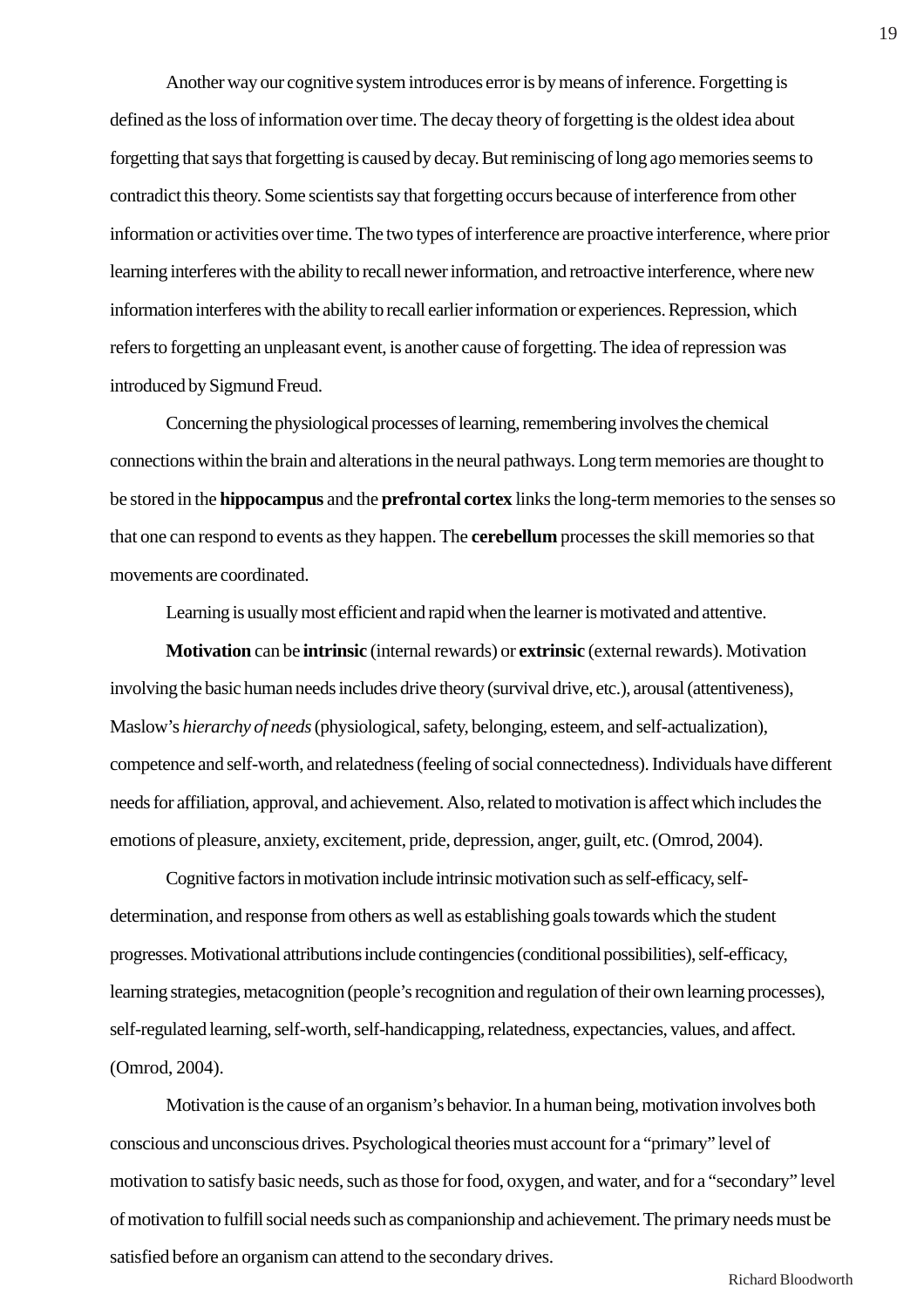Motivation can be primary such as the need for food and clothing or secondary such as the need for companionship and success (and perhaps fashionable clothing). The American psychologist Abraham Maslow devised a hierarchy of needs that, according to his theory, explain human behavior. Maslow a states that the needs are: (1) physiological; (2) safety; (3) love and belonging; (4) esteem; (5) self-fulfillment and curiosity and (6) self-actualization. Some theories say that an organism is thought to desire a state of no stimulation which brings to mind the Buddhist concept of nirvana. Though recent cognitive theories of motivation, however, say humans want to optimize, rather than minimize, stimulation and this better explains their exploratory nature and the need for variety, art, travel, and curiosity. (Mazur, 2002).

The teacher functions as a facilitator and mediator between the student and the body of knowledge to be learned and should provide the sort of knowledge, expertise, and training necessary for the students' intellectual and cultural growth. The teacher can only make the students aware of the immediate and future extrinsic rewards. Concerning intrinsic and extrinsic learning, I think when we as learners read or study, for our own enjoyment or edification, subjects on our own that we are not required to take then we are involved in more intrinsically motivated behavior. The contents of on-line courses or other university courses could conceivably be studied by the learners themselves at their own structure and pace and that type of motivation could perhaps be considered intrinsic depending upon the ultimate intent of the learners. Enrolling in a course for credit and usually working toward a degree implies that the enrolled student is extrinsically motivated in taking the courses.

Intrinsic motivation, by definition of the word, is internal to the student so therefore it can not be increased by the teacher through a series of immediate rewards and punishments or the promise of future rewards and punishments of success, communication skills, technical skills, career advancement, and material possessions or of the lack of the previously mentioned rewards. For these reasons the teacher can only offer extrinsic motivation since intrinsic motivation comes from within the student. In my ESL classes the extrinsic rewards include the in-house school currency given to them for positive achievements and scaffolding and support from the teachers, staff, and peers.

A student's motivation as a graduate student is a combination of intrinsic and extrinsic factors and my educational motivation has been throughout my life. An infant or very young child is motivated intrinsically out of curiosity and survival drives. Later, the motivation becomes more extrinsic as the child attempts to please its parents and others. I think as a person matures, in addition to the rewards that are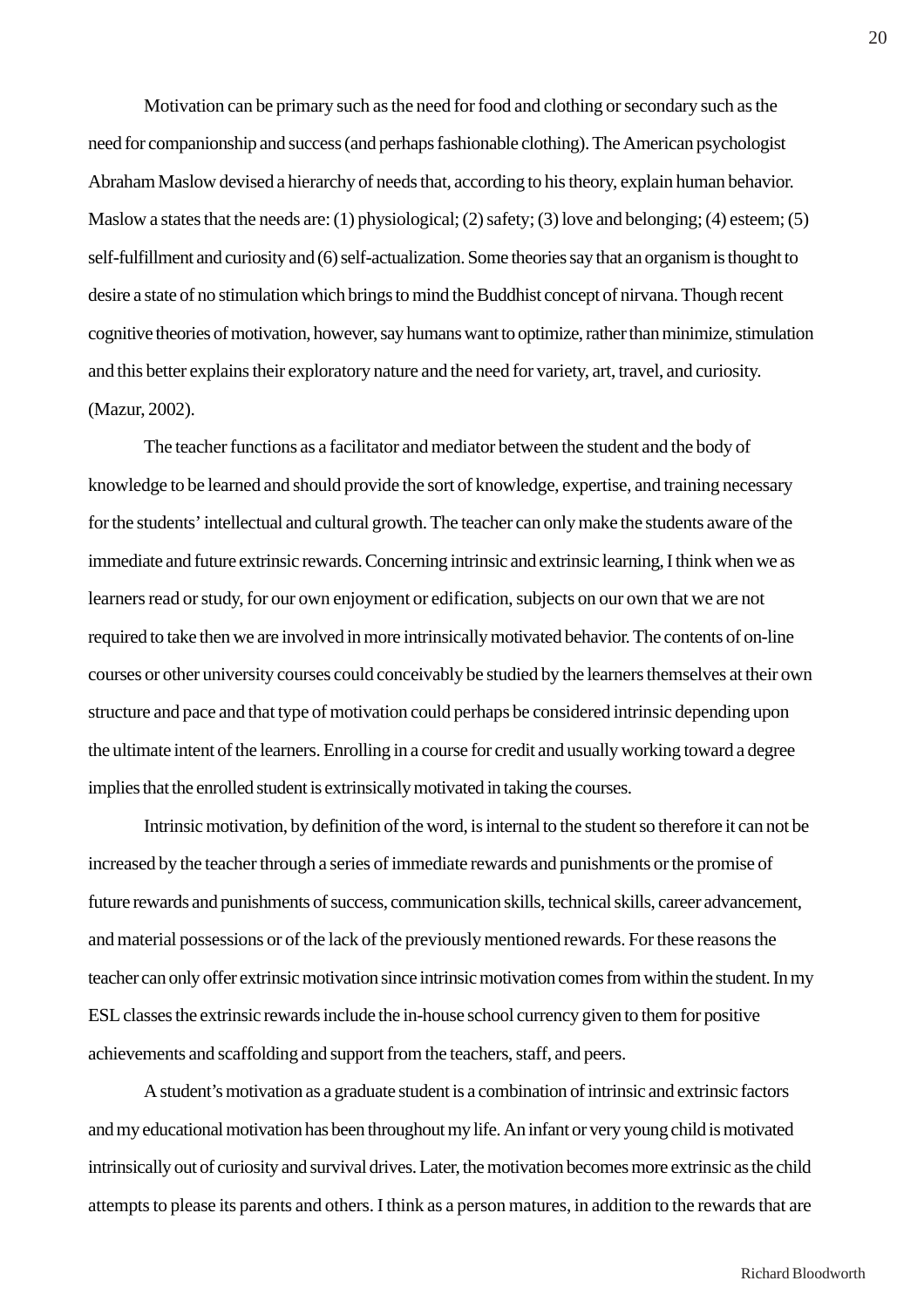intrinsic and for personal satisfaction, the rewards are external to the internalized knowledge and become increasingly more extrinsic in nature. As a motivational technique, in the ESL classes I have been teaching, in-house school currency is given as a reward for good performance — or they are taken away as punishment. Another motivational technique is posting the Student of the Week's name in the front of the classroom every week on a poster created for that purpose. These externalized rewards can include success, communication skills, technical skills, career advancement, and material possessions or of the lack of the previously mentioned rewards and are in line with the concepts of B.F. Skinner as described in his theories of operant conditioning. Also, students can be motivated to learn by taking elective courses that are of use and interest to them.

During each ESL classes, at some point, I always ask the students: Why do you study English? The answers vary. Some even say that they are forced to or have to. But others give more positive answers. I tell them that, if they are to live, study, travel, or work abroad, they will need to learn English since it is the international business. Other reasons are: to enjoy cultural products such as music with lyrics, movies, books, magazines, and the Internet. Even if they never leave their country they at some point will need to communicate internationally for international trade or social communication and they might also need to communicate with foreign visitors to their country who most probably will speak English. Most of them are motivated since they are interested in a university education in the future and they realize that it is essential for them to learn English. All of these reasons provide motivation to study and learn English.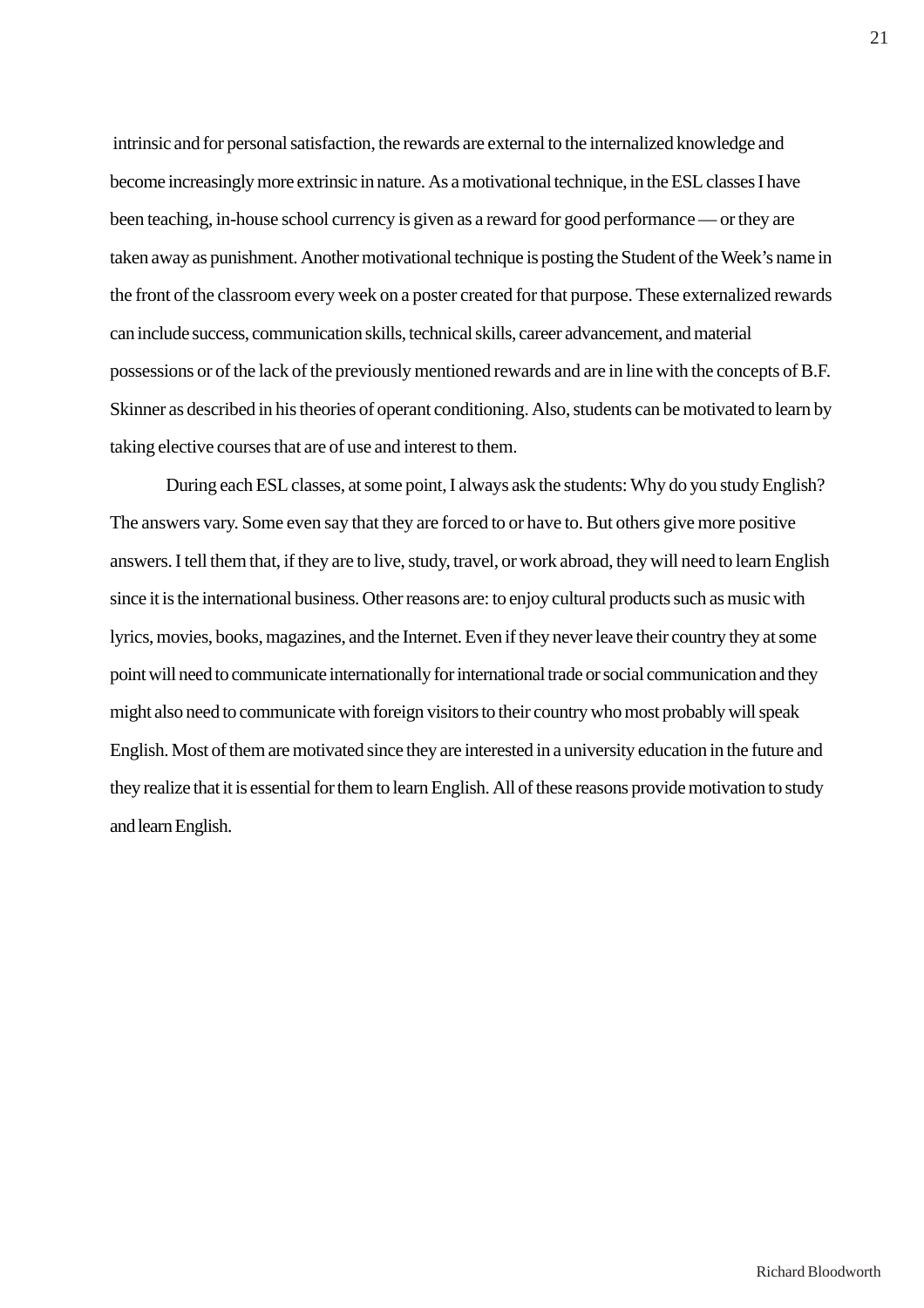## **Conclusion**

Behaviorism is important in learning a new language in that it is the physical participation some have referred to this as total physical response — that instills the knowledge that is learned. As in a flashbulb memory or with traveling , there is nothing like actually being at an event in remembering that event. To be able to actually use the acquired knowledge is really the purpose of learning it. So in order to be able to actually read, write, speak, listen to, and understand a language one must physically participate in the behavior involved in doing these activities. As a behaviorist technique, modeling is an effective way of learning a language by imitation or emulation especially when pronunciation is involved.

Cognitively, the physiological processes involved in learning are important but at the chemical and cellular biological level these processes are of interest primarily to scientists to study in order to improve learning abilities for learners in all areas. In language learning, cognition and understanding is essential to learning the meanings of words and concepts and even for the learning of the formation of letters and the arrangement of letters for words for spelling purposes.

Memory assures that the knowledge is retained to be later retrieved and motivation supplies the fuel for all learning. If the student can see no reason for his learning a particular subject then the chances of his adhering to an academic program are minimal at best. To demonstrate to the students the practical uses of learning is one of the best services a teacher can provide and, in the field of language learning, the uses of the new language. These uses include communication through reading, writing, speaking, and listening to English speaking people, in order to be able to travel worldwide, study in a foreign country, live in a foreign country, to meet people from all over the world, to do business internationally, to meet and entertain English speaking people within their own country, and also to enjoy English language cultural products such as books, magazines, movies, games, compact disks, and the Internet, to name a few.

Learning involves the concepts of behaviorism, cognitivism, memory, and motivation. The concepts from each of these areas can be applied toward all areas of learning including the teaching of English as a second language, in which I have been involved for the last several years. With their newfound knowledge, the language learners can (as students, travelers, hosts to foreigners, friends of foreigners, or business people) communicate worldwide using the international language of English thus helping to create a more communicating, democratic, and peaceful world.

22